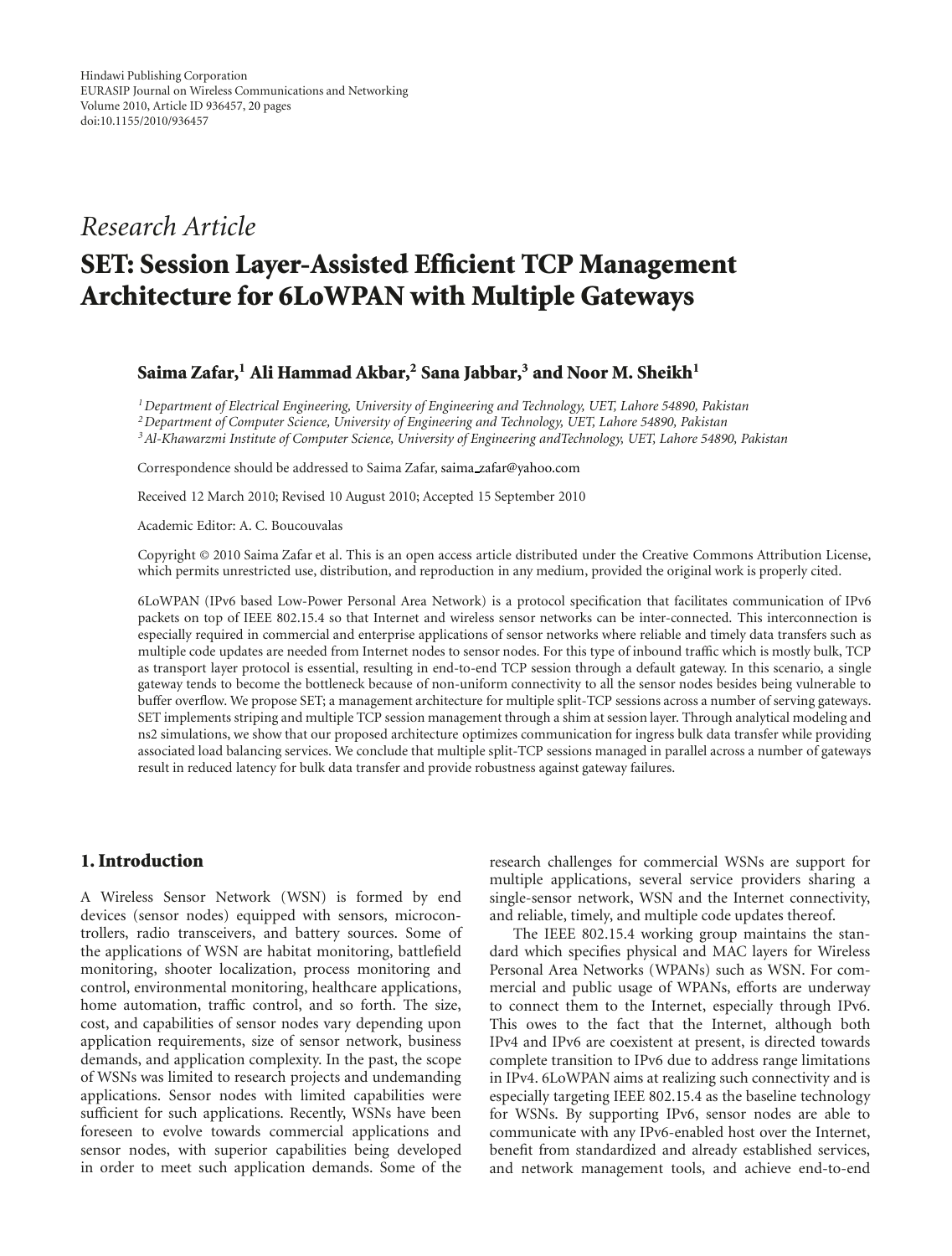reliable communication over the Internet through existing transport protocols.

Data transfer from WSN nodes to the Internet node is irregular and event driven, but data transferred from the Internet node to WSN nodes depends upon the nature of application. In simple applications, this data can comprise simple code updates that are nontime critical and mostly one-time activity. But in critical mission-oriented military applications this data is both time critical and loss intolerant. Similarly, in many enterprise or commercial applications of WSN [1–5], it is reasonable to share a large number of deployed sensor nodes to accomplish multiple tasks required by different application service providers. As elaborated in [2], wireless sensor networks supporting multiple applications reduce the deployment and management costs, which results in higher network efficiency. For such shared networks, multiple code updates are needed from the Internet to WSN sensor nodes. Active redeployment of applications is also needed with changes in conditions, thus requiring code updates to sensor nodes. Similarly, application software upgrades by network administrators demand reliable code dissemination to sensor nodes. The code updates from the Internet to WSN are time critical and loss intolerant but often suffer from packet loss due to erroneous channel behavior and faulty network elements. Therefore, TCP implementation over 6LoWPAN is required.

The inbound TCP sessions (from the Internet to WSN) are mostly bulk-data transmission from the correspondent node (CN) in the Internet to sensor nodes (SN) in WSN. The communication model for interconnectivity of the Internet with WSN is through a gateway (GW). The gateway is responsible to perform tasks like fragmentation and reassembly of IP packets to address MTU mismatch. In this paper, first of all, we identify TCP-session overflow disposition of a single gateway, due to fragmentation implemented for the Internet and WSN interconnectivity. We believe that a single gateway supporting a large number of TCP sessions is vulnerable to buffer overflow that results in packet losses requiring end-to-end (CN-SN) retransmissions. The gateway, though a layer-five device, remains unaware of overflow situation which could otherwise be effectively prevented.

We propose SET which is a session layer-based architecture that staggers a single CN-SN session into multiple split (CN-GW and GW-SN) sessions, across a number of available 6LoWPAN gateways (or for an equivalent device for IPv4) and stripes data across these sessions. SET is implemented only through a shim layer above the transport layer at the correspondent node, gateway, and sensor node, not burdening either of these in terms of memory and processing overhead. Data striping is achieved through demultiplexing application data at the sender to send it through different available paths to a destination (or a set of destinations), where it is reassembled to be delivered to receiver application. SET does not interfere with TCP semantics which is there to guarantee flow control, congestion control, and reliability. Striping data across multiple gateways to multiple TCP sessions in 6LoWPAN setting, as we have proposed in SET, is the first

ever work of its kind. Striping has not been investigated for multiple gateways, although it is indeed used to improve throughput in multihomed end systems. Multihomed end systems are those that have multiple interfaces to connect to various available networks such as cellular, wireless local loops, and Wi-Fi networks.

The remainder of the paper is organized as follows. In Section 2, we discuss the related work. Section 3 highlights the motivation for this research, and Section 4 presents the proposed mechanism in detail. In Section 5, we mathematically analyze TCP performance when SET is implemented. Section 6 presents experimental results based on ns2 simulations. Finally, Section 7 summarizes results and concludes the paper.

#### **2. Related Work**

One of the challenges in 6LoWPAN for enterprise use of sensor network is efficient and timely multiple code update from the Internet node to sensor nodes. Some of the recent work in this area is  $[1-5]$ . In  $[2]$ , Yu et al. state that it is necessary to support multiple applications simultaneously on the wireless sensor network in order to reduce the related costs of deployment and administration. This results in improvement in usability and efficiency of the network. They describe a system called Melete that supports parallel applications for consistency, efficiency, elasticity, programmability, and scalability. Dynamic grouping is used for the need-based deployment of applications on the basis of existing status of the sensor nodes. A code dissemination mechanism is also presented that provides reliable and efficient code distribution among sensor nodes. In [3], Rittle et al. present Muse, a middleware for using sensors efficiently. Their solution targets the scenario that requires multiple code update in wireless sensor networks that are multiapplication and multidomain. The authors discuss scenarios where wireless sensor networks are evolving multiuser long-life networks. Multiple users of WSN can perform code updates in parallel as well as sequentially.

In the remaining part of this section, we discuss important work related to our proposed solution, which is categorized into (1) split-TCP approaches for improving TCP performance in heterogeneous networks, (2) multiple gateway architecture in 6LoWPAN for interconnectivity with other networks, and (3) a comparison of data-striping techniques at various layers in multihomed devices.

TCP is known to perform poorly in diverse environments connecting wired-cum-wireless networks. It has been observed that in diverse networks, splitting TCP connection into two parts, wired and wireless, improves throughput and fairness. A comparison of mechanisms for improving TCP performance over wireless links can be found in [6]. I-TCP, split TCP, and semisplit TCP [7–10] propose some variations of this approach and prove that splitting TCP across proxy results in TCP performance gain. However, performance gain is limited by congestion at the proxy and asymmetry between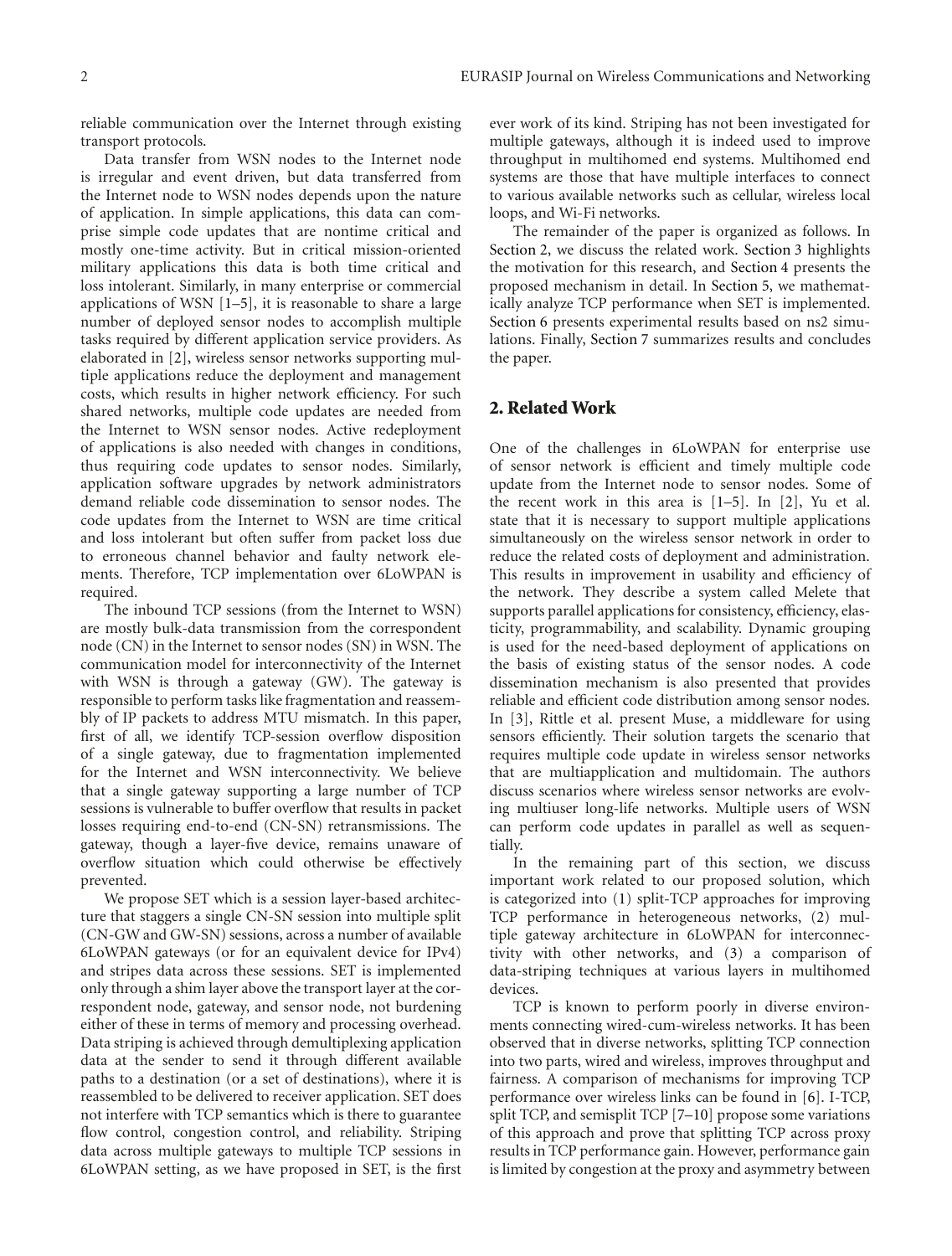links. In such a scenario, proxy can become the bottleneck, and a large number of connections supported across proxy can result in buffer overflow at proxy as stated in [11, 12]. Efforts have also been made in order to make TCP feasible for the resource constrained multihop WSNs. Distributed TCP caching has been proposed by Dunkels et al. in [13, 14] that results in local TCP-segment retransmissions in WSN in case of packet loss.

The usage of multiple gateway architecture in 6LoWPAN has been proposed in [15–17] in order to achieve loadbalancing, longer network lifetime, and a higher degree of off-field communication reliability as well as multiple gateways-assisted routing. Announcement of gateways is proposed for advertising the presence of multiple gateways to the sensor node a node upon receiving more than one advertisement chooses only a single gateway for communication that is at the closest hop distance. Lofti et al. in [16] developed and analyzed models to determine optimal number of gateways and their location in the sensor field. They suggest that a larger number of gateway nodes imply a reduction in load per sensor node and hence longer life of sensor nodes. Having a larger number of gateways also allows higher overall capacity for communication between sensor nodes and external users and provides redundancy. In all of these schemes, one of the gateways has to be selected at a time for off-field communication. The use of multiple gateways in parallel by a single node for inbound data communication in 6LoWPAN has never been proposed.

Data striping has been proposed for bandwidth aggregation in multihomed devices. A comparison of data striping and bandwidth aggregation schemes across parallel paths between multihomed sender and receiver can be found in [18–25] with support for striping at different layers depending upon the application requirements. It has also been observed that striping at higher layers leads to less head-of-line blocking. On one hand, application layer striping increases the complexity of applications. On the other hand, network layer striping causes degradation in TCP performance over diverse paths. It necessitates making changes at the transport layer. After comparison of striping at various layers, Habib et al. [18] argue that session-layer striping notably improves connection semantics offered to applications, without requiring extensive modifications in application code or transport-layer implementations. They support striping at session layer in their paper, but do not present a protocol or framework for it. pTCP [20] and mTCP [21] are transport layer striping protocols that propose mechanisms to achieve bandwidth aggregation on multihomed mobile hosts. In [20], pTCP is defined as a wrapper that manages the operation of underlying paths while TCP-v is a TCP-like connection on each path. Thus, transport layer striping involves complex changes at the transport layer which means development and deployment of new transport layer protocol for the management of multiple streams. We assert that no prior work has investigated the efficacy of data striping across multiple split-TCP sessions through multiple gateways in 6LoW-PAN.

#### **3. Motivation**

For reliable and timely code update in WSN, many new transport layer protocols have been proposed, but TCP is preferred for being the most important complete protocol that guarantees reliability in addition to congestion control and flow control. Therefore, research efforts are also directed to make TCP efficient for WSN. Our research work is an effort in this direction, where instead of proposing a new transport layer protocol, we have proposed small changes above transport layer in order to make TCP efficient.

*3.1. TCP Performance over 6LoWPAN.* The network model for interconnectivity of WSN and the Internet through a default gateway is shown in Figure 1 along with protocol stack implemented at the nodes and the gateway. The adaptation layer below network layer at GW and SN performs Fragmentation and Reassembly (FnR) for MTU mismatch between the Internet and WSN. In case of a single end-toend TCP session between CN and SN, the FnR of packets at GW results in breaking the end-to-end TCP semantics. A large number of active WSN nodes (SN) can be connected to the Internet host (CN) through GW resulting in a large number of active TCP connections supported by GW. In this case, the GW forms the bottleneck of TCP connection. As a result, incoming packets from CN get queued at GW, and GW is susceptible to buffer overflow. Large queuing delays at GW can degrade TCP performance with an increase in RTT and can lead to unfairness among competing flows with some flows experiencing excessive queuing delays and poor performance. Thus, a single gateway, besides being a single point of failure, is also vulnerable to buffer overflow in case of a large number of TCP sessions. Our primary motivation is to prevent buffer overflow at GW along with reduction in latency of data transfer.

*3.2. Multihoming versus Multiple Gateway.* As discussed earlier, data striping across parallel sessions through different paths in multihomed devices achieves bandwidth aggregation. When end hosts are not essentially multihomed, but can be connected through a number of intermediate gateways; data can also be striped over sessions split across a number of gateways. Multi-homing and multiple gateways are two different concepts. As shown in Figure 2, multihomed devices have multiple interfaces through which they communicate in order to achieve high throughput. Data is striped across multiple interfaces that can be connected to different networks and the goal of striping data is to utilize available bandwidths.

In 6LoWPAN, the CN in the Internet and SN in WSN are not necessarily multihomed, but normally multiple gateways are available for connectivity. A number of gateways can support data transfer in parallel if data is striped across them. Data has to be striped above transport layer in order to achieve the objective of efficient TCP implementation.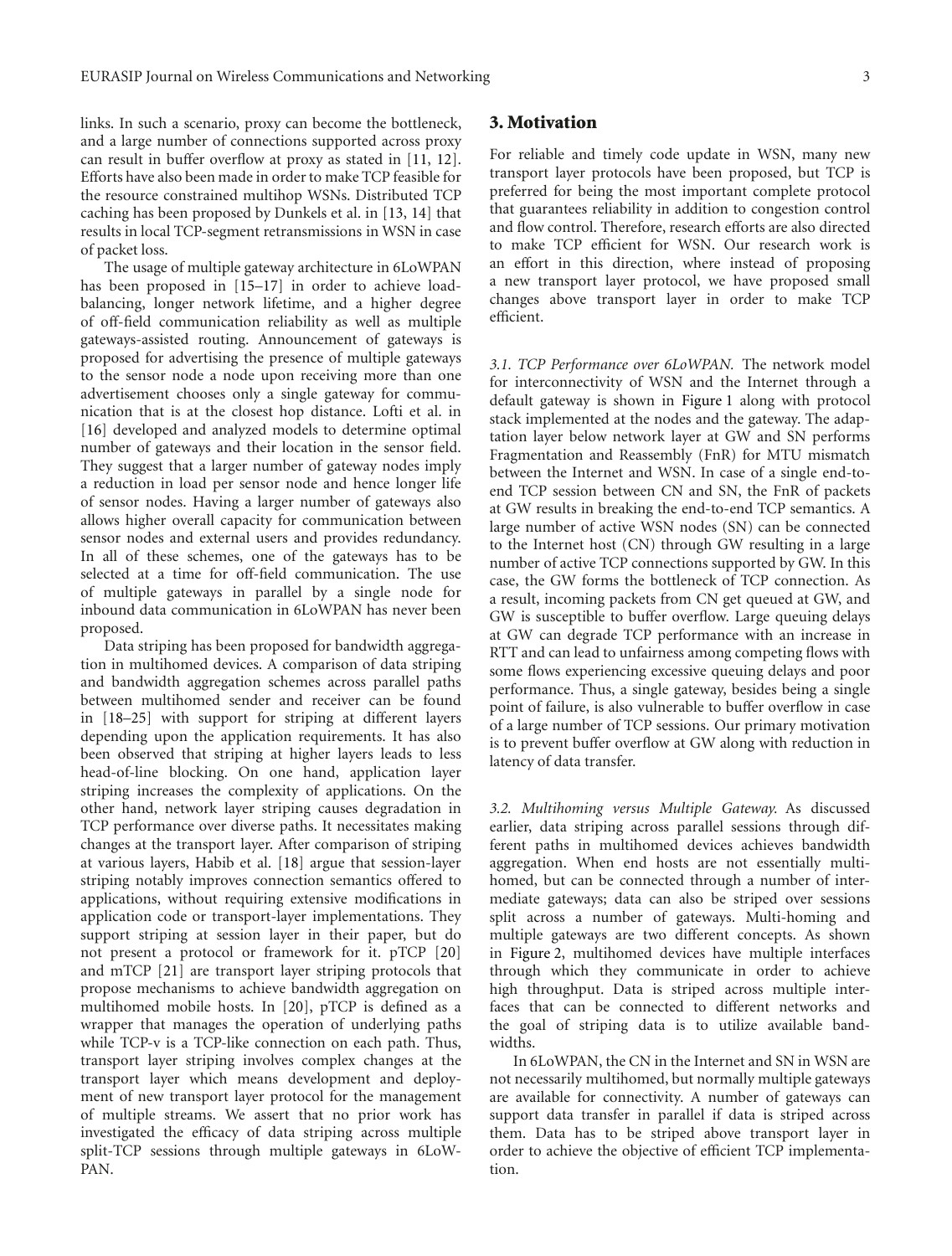

Figure 1: 6LoWPAN single-gateway network model and protocol stack.



Figure 2: Parallel sessions between two multihomed end systems.

#### **4. Set Design**

In this section, we present the design of SET, session layerassisted Efficient TCP management architecture. The design elements of SET are as follows.

(i) *Role of Gateway Elevated to Session Layer.* The role of gateway is enhanced from merely being a fragmentor/defragmentor in both directions to a device capable of operating at the session layer in order to avoid buffer overflow and to counter both packet loss and out-of-order

delivery. Consequently, TCP sessions are managed by the upper layer, that is, the session layer in both wired and wireless networks. The gateways play their role in implementing data striping, flow control, congestion control, and reliability.

(ii) *Split-TCP Sessions through Multiple Gateways.* In SET, split-TCP sessions (comprising of a TCP session between CN and GW in wired network and a TCP session between GW and SN in wireless network) are created sequentially through "*n*" number of GWs. At CN, data is striped across these sessions, and parallel data transfer takes place through "*n*" split sessions.

(iii) *Dynamic Buffer Assignment at the Receiver.* In case of a single end-to-end session between the sender and the receiver, TCP sender uses the receiver's advertised window (receive-window) in a straightforward manner. In case of multiple sessions, the receiver's advertised window is used by the sender concurrently for all sessions that traverse through each GW. SET establishes a relationship between the linkquality indicator (LQI) and per-session the receiver buffer such that a larger size of receive buffer is assigned for a TCP session with larger link bandwidth and vice versa, and the receiver buffer is dynamically adjusted according to varying channel conditions.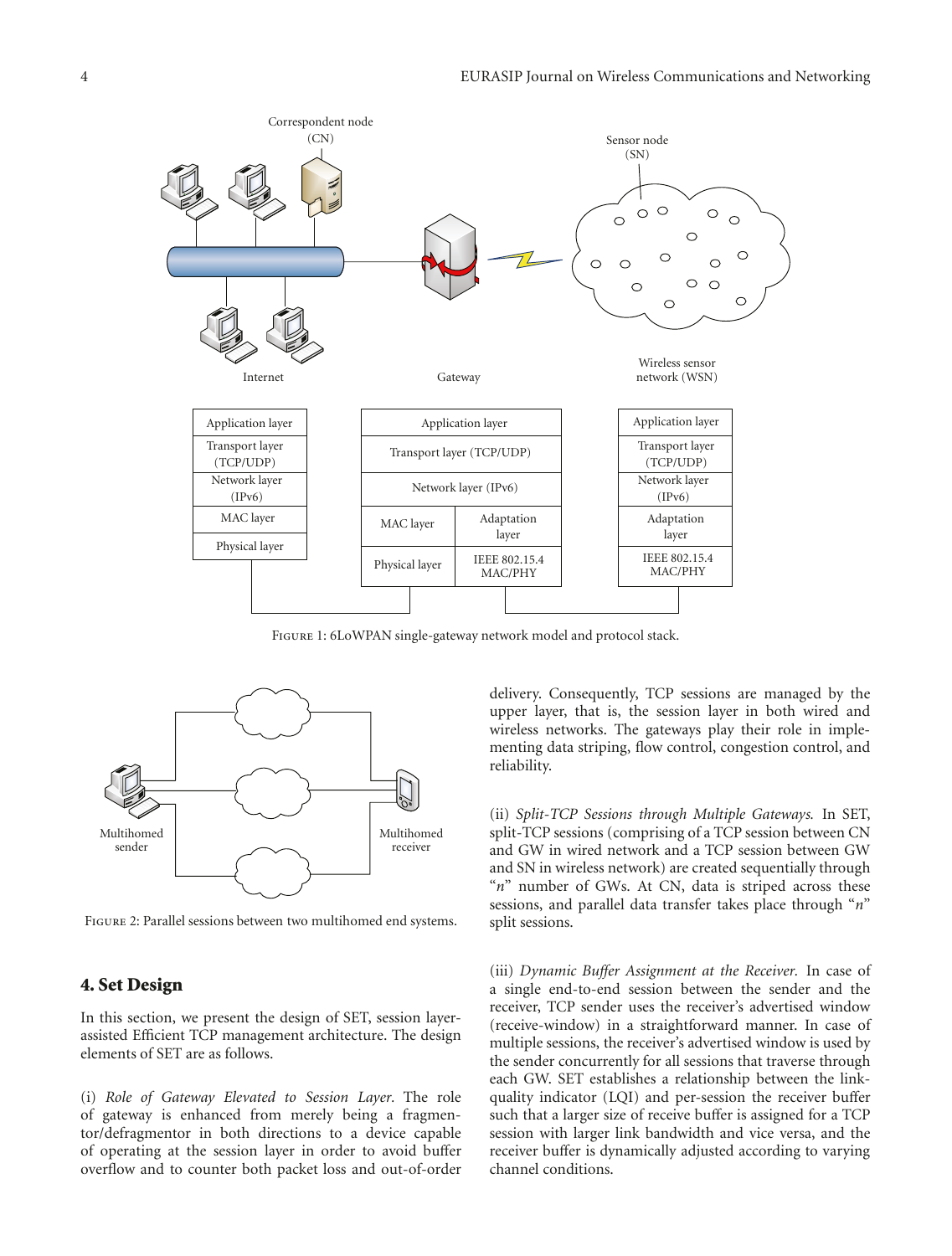

Figure 3: 6LoWPAN multiple gateway network model.

(iv) *Flow Control.* Buffer constraints of GW and SN are unmatched, SN being a resource-constrained device; therefore, there is a need to reflect buffer constraints of SN to the sender in the wired network. As flow control is implemented independently in two TCP connections (wired and wireless) of a single split-TCP session with mismatched MTUs, in SET, buffer constraints of SN are reflected to CN in the wired network in order to efficiently implement end-to-end flow control.

(v) *Congestion Control.* Each split-TCP session in SET can have different bandwidth and delay characteristics. If one global congestion window for all sessions is used, in case of packet loss on a single session, global congestion window would be reduced, thus resulting in decreased throughput. Therefore, instead of using one global congestion window, independent congestion control for all sessions is implemented.

*4.1. Network Model and Assumptions.* The network model for SET allows multiple TCP sessions split such that the sessions traverse through distinct and nonoverlapping gateways. This model is shown in Figure 3. In this multipath model, the sender (CN) in the Internet can communicate with the receiver (SN) in WSN through a number of arbitrarily located GWs. The TCP connections from CN to GWs are on wired links and may contain multiple intermediate routers, while the TCP connections from GWs to SN are on wireless links, usually passing through multiple hops. Our main interest is the ingress traffic from CN to SN which is bulk in nature.

We make the following assumptions:

- (i) the end hosts are not essentially multihomed;
- (ii) the CN, GWs and SN all support SET;
- (iii) the devices support "Neighbor Discovery" protocols  $(ND);$
- (iv) packet size in wired network is much larger than packet size in wireless network.

*4.2. SET Architecture.* There are two modules in SET, namely, Session Manager (SM) and TCP Manager (TM). The SET architecture is shown in Figure 4. SM maintains a single sender buffer and a single receiver buffer. When application has data to send, the application data is copied onto the sender buffer of SM. For one socket opened by an application, SM opens and maintains a number of TM sessions. SM maintains the status of all TMs. Each TM opens a TCP socket with the transport layer. The Striping Engine (SE) in SM divides application data into small data chunks and passes these data chunks to TMs. The function of SE is elaborated in Section 4.4 which discusses data striping in detail. TM implements the functionality of each session which SM opens. At the receiver, data is received by each TM to which it is addressed. SM fetches data chunks from TMs and assembles them into application data before delivering data to the application. Acknowledgments are processed by each TM independently. SET as a session layer protocol may be offered through either a plug-in or an API (active X control). CNs wishing to transmit to sensor network would actually deploy and commission this API as a deliberate activity. When communication with ordinary Internet nodes is performed, CN may opt out of SET.

*4.2.1. SM-TM Interface.* We define the interface between SM and each TM by six functions, call(), release(),  $\texttt{opened}(\, \texttt{)}, \, \texttt{closed}(\, \texttt{)}, \, \texttt{read}(\, \texttt{)}, \, \texttt{and} \, \, \texttt{write}(\, \texttt{)}. \hspace*{1em} \texttt{SM}$ opens a TM session by call () function and closes a TM session by release () function. TM reaches the OPENED state after a split-TCP session (comprising of two TCP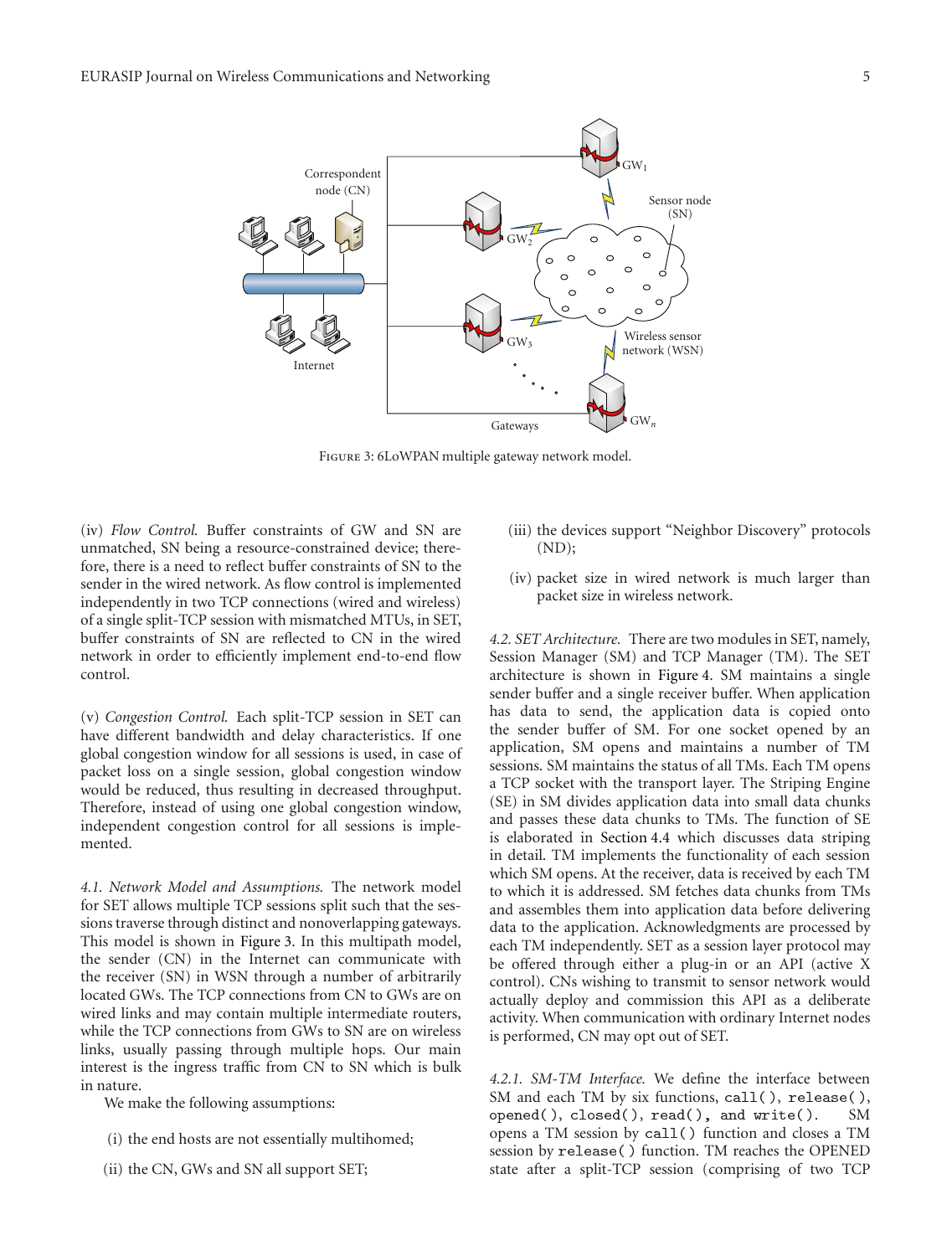IP header TCP header SET header Payload



Figure 4: SET architecture.



Figure 5: SM-TM interface.

connections) is established through a GW. Similarly, it reaches the CLOSED state when the split-TCP session is closed. When TM reaches OPENED and CLOSED states, respectively, TM informs SM using opened () and closed () interfaces. Upon receiving OPENED event from a TM, SM copies the striped data to TM sender buffer with write(). TM then appends its header to this data and passes it to the transport layer. At the receiver, SM fetches data from TM into the receiver buffer with read (). Figure 5 shows SM-TM interface.

*4.2.2. Header Format.* SET header has the following fields: 32-bit SET sequence number, 32-bit SET acknowledgment number, 32-bit Intermediate destination address, 32-bit final destination address, intermediate destination port number, and final destination port number. The first two fields are used to implement in-order data delivery at the receiver.



Figure 6: SET header format.

Intermediate destination address and intermediate destination port number are used for setting up CN to GW TCP sessions, and final destination address and final destination port number are used for setting up GW to SN TCP sessions. Figure 6 shows the SET header format.

*4.2.3. Connection Management.* The timing diagram for code update using SET is shown in Figure 7. CN sends a request to SN for code update through multiple gateways. If SN turns down the request by sending NACK to CN, SET is not invoked. In this case, the CN establishes a TCP connection with SN through the default gateway with gateway acting as a router. If SN agrees, it sends ACK and also sends gateways information to CN. In this case, SET is invoked, and TM sessions are established sequentially through gateways starting with the primary GW. For the first TM session, CN opens TCP connection with  $GW<sub>1</sub>$  and sends TM<sub>1</sub> SETSYN to  $GW_1$ . (SETSYN is the session layer SYN segment, that is, sent to each gateway. Each gateway upon receiving SETSYN establishes wireless part of TCP connection and then acknowledges to CN by sending SETACK. One SET session is said to be completed at this time.) When  $GW<sub>1</sub>$ receives SETSYN, it opens TCP connection with SN and sends  $TM_1$  SETACK to CN. Note that  $GW_1$  must wait for Wait-State ( ) timeout period to ensure that the "TCP ACK" gets through to SN before it sends SETSYN to CN. At this time, the first TM session from CN to SN through  $GW_1$  is complete, and data transfer begins. Data transfer follows one complete TM session which comprises two TCP connections: one in wired domain between CN and GW and the other in wireless domain between GW and SN. TM sessions through subsequent GWs are completed in a similar manner. Data transfer from CN to SN takes place through GWs till data transfer is complete, and sessions are released sequentially.

As SET is a session-layer protocol, therefore, connection management in SET is management of sessions at the session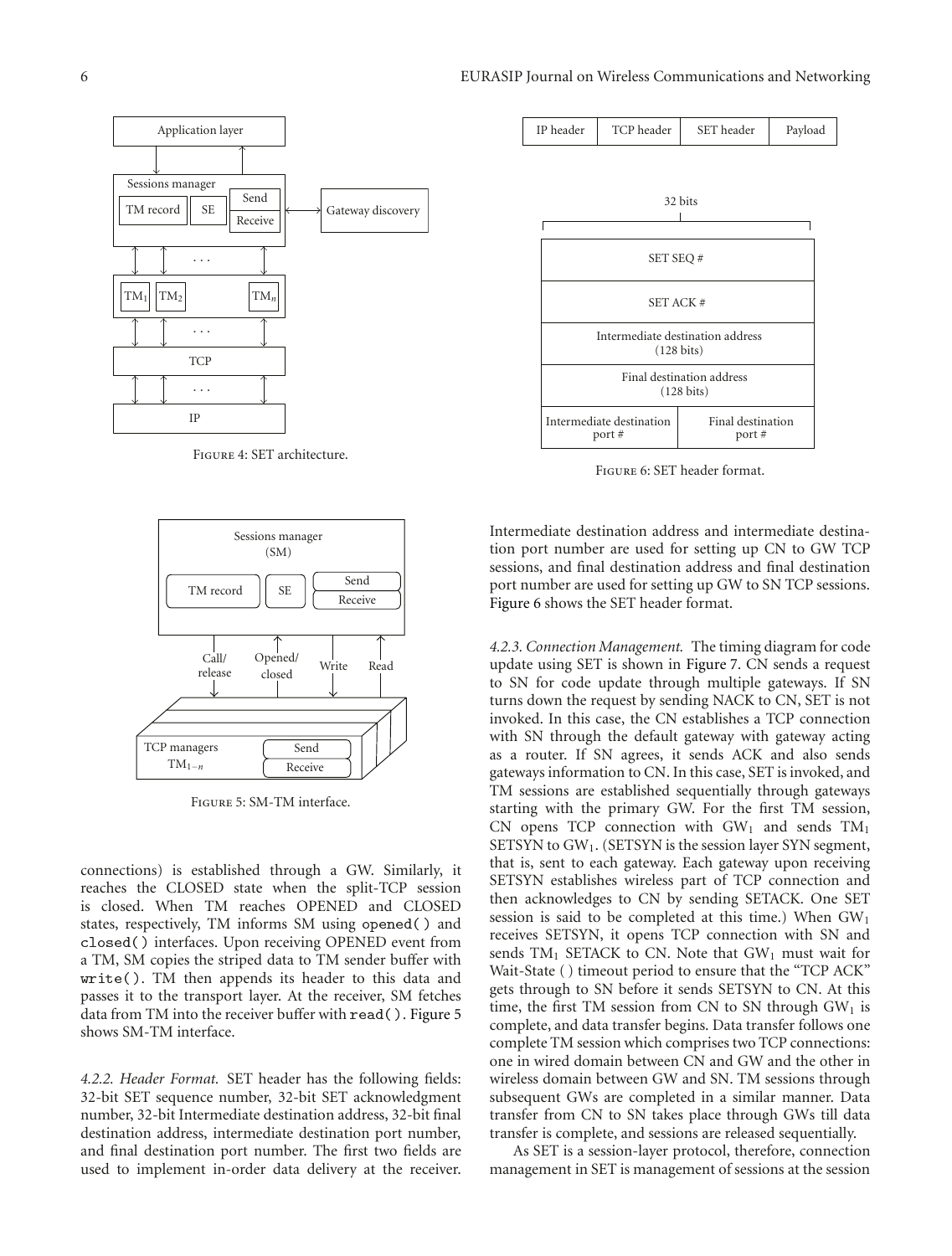

Figure 7: Timing diagram for SET connection establishment.



Figure 8: Sequence diagram for connection establishment and connection teardown.

layer. By default, conventional TCP connection management is carried out at the transport layer, and there is no need to discuss that. Our focus in this section is SET session establishment and tear down, and we elaborate it with the help of state diagram shown in Figure 8.

(i) *Connection Establishment.* At CN, when information about gateways is available to SM, SM creates SET socket with a TCB including  $GW_1$  IP address, source port number, and destination port number and creates first TM TCB by issuing call () to it. TM appends SET header to SYN packet which is sent to  $GW<sub>1</sub>$  through TCP socket which it opens with

transport layer. The TM module in  $GW<sub>1</sub>$  on receiving this SYN packet creates TM TCB and returns SYNACK to CN, which returns ACK. At this time, TM is in OPEN-WAIT state. After TCP connection in wired, the network is complete from CN to GW; TM in GW performs three-way handshake with SN to establish wireless TCP connection from GW to SN. At this time, SET ACK is sent back from GW to CN. TM at CN reaches OPENED state, and data starts flowing from CN to GW. SM at CN opens subsequent TM sessions one by one through all the available gateways.

(ii) *Connection Tear Down.* When an application decides to close SET, SM closes all the TM sessions by issuing release () one by one. Each session closes using TCP closing handshake. When all TMs are closed, SM enters the CLOSED state and informs closed connection to the application.

*4.3. Role of Gateways.* In 6LoWPAN, the gateway acts as a router and implements fragmentation and reassembly for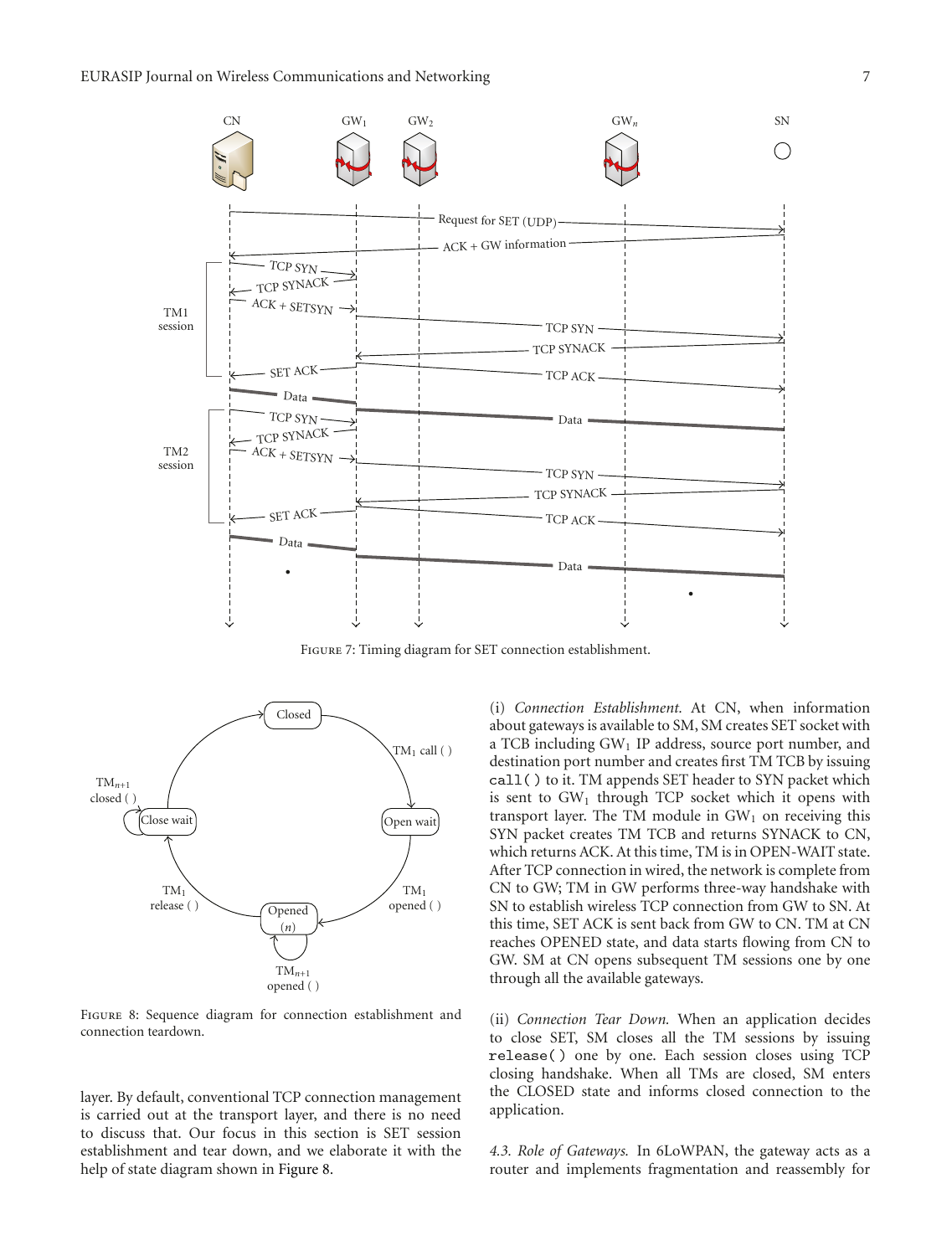| GW-Id           | NС | N-Id, N-EL                         | HС |
|-----------------|----|------------------------------------|----|
| GW <sub>1</sub> | 01 | $(N_1, E_+)$                       |    |
| GW <sub>2</sub> | 11 | $(N_1, E_-) (N_2, E_+) (N_3, E_+)$ |    |
| $\blacksquare$  | ٠  | ٠                                  | ٠  |
| $\cdot$         | ٠  |                                    |    |
| ٠               |    | ٠                                  |    |
|                 |    |                                    |    |

 $GW_n$  10  $(N_1, E_+)$   $(N_2, E_-)$  2

Table 1: Gateway Attributes.

MTU mismatch between the Internet and WSN. The gateway being a layer-five device is underutilized in this role and can be utilized in an efficient manner to prevent buffer overflow and also to reduce the path of loss recovery. When a number of gateways are available in WSN for interconnectivity with the Internet, these gateways can be employed to make TCP efficient. TCP sessions that pass through gateways can be managed discretely in wired and wireless domains. By effective session management, gateways can prevent TCP session overflow, reduce end-to-end retransmissions, and increase throughput. The strength of SET lies in multiple gatewaybased network model that establishes the foundation on which this protocol is built. Multiple gateways are enabled to play an active and intelligent role besides the traditional role of a 6LoWPAN gateway, thus assisting our protocol meet its design goals.

*4.3.1. Gateway Discovery.* The candidate gateways for SET data transfer are those which are placed in the vicinity of SN in WSN and have SET protocol stack installed. In order to initiate TCP sessions, CN requires information about these gateways. As shown in timing diagram in Figure 7, this information is sent to CN by SN when SN agrees for SET data transfer. To discover gateways, SN implements "neighbor discovery" protocol that is modified for 6LoWPAN [26] and sends this information to CN. This way, CN becomes aware of the availability, energy, one-hop neighbor, and hopcount distance from SN of all gateways in the vicinity of SN. CN stores and maintains a list of available gateways along with their attributes, selects a number of gateways based on gateway attributes, and establishes SET sessions through selected gateways. Table 1 shows GW attributes that CN receives from SN. The GW attributes are GW Id, Neighbor Count (NC), Neighbor Id (N-Id), Neighbor Energy Level (N-EL: E+ high, E<sup>−</sup> low), and Hop Count from SN (HC). The gateway at the closest hop-count distance from SN is selected as the primary gateway.

*4.3.2. Gateway Selection and Path Establishment.* In case of multihomed end systems, when multiple paths are available for data transfer, the end systems have to determine optimal number of paths, and then paths have to be selected based on certain criteria. Simulations in case of multihomed devices have shown that if the number of paths over which data is striped exceeds a certain number, the efficiency of striping deteriorates. Thus, in order to achieve benefits of data

striping in terms of throughput, latency, and bandwidth aggregation, optimal number of paths have to be selected. Another important consideration is selection of disjoint paths that are nonoverlapping in order to ensure robustness and to avoid paths with shared congestion. In SET, path selection is principally a gateway selection problem because each path is passing through a gateway. Our first goal is to determine the optimal number of gateways across which data is to be striped and secondly to select those gateways which are suitable to take part in communication.

Gateway selection in SET is essentially a different procedure in scope and functionality from path selection in multihomed end systems. We elaborate it as follows.

- (i) Path selection assumes homogeneous costs along every intermediate hop in an all-wireless environment. On the contrary, in 6LoWPANs, paths are all wired up to a 6LoWPAN gateway, after which, paths are all wireless; consequently, the costs no more remain homogeneous. Therefore, the hopcount distance of a gateway from SN is a primary consideration in gateway selection.
- (ii) Selected gateways should have nonoverlapping paths. This is realized by selecting gateways with nonoverlapping next hops by using link-layer neighbor tables (SMAC).
- (iii) In path-selection procedures, the role of an underlying routing scheme is consistent. The presence of two different routing schemes in wired and wireless networks each, and their interplay make gatewayselection procedure more complex; the selection of gateways should be such that conflicts are avoided between proactive and reactive routing protocols.
- (iv) Even if a certain gateway is a good candidate to be selected for a path, there is a possibility that the firsthop sensor nodes from that gateway are depleted in energy due to frequent data forwarding. Such a case makes the gateway a bad candidate for path establishment. CN is informed about the energy level of first-hop neighbor of GW in addition to energy level of GW itself. GWs with very low energy level of neighboring nodes are not selected for SET sessions.

*4.3.3. Gateway Failure.* Gateway failure results in session failure in SET. In case of gateway failure, the SET session passing through that gateway is closed, and data transfer through other gateways continues. Thus, sending data in parallel through multiple gateways results in a robust mechanism as compared to a single gateway. In order to avoid unnecessary complexity, gateway addition or suppression is not supported in SET during data transfer.

*4.4. Dynamic Buffer Assignment.* In traditional proxy servers, buffer management is implemented in order to improve performance and to reduce web document-transfer time. In [27] Okomoto et al. proposed dynamic receive socket buffer, allocation at web proxy servers. Their proposed scheme assigns the proper size of the receiver buffer to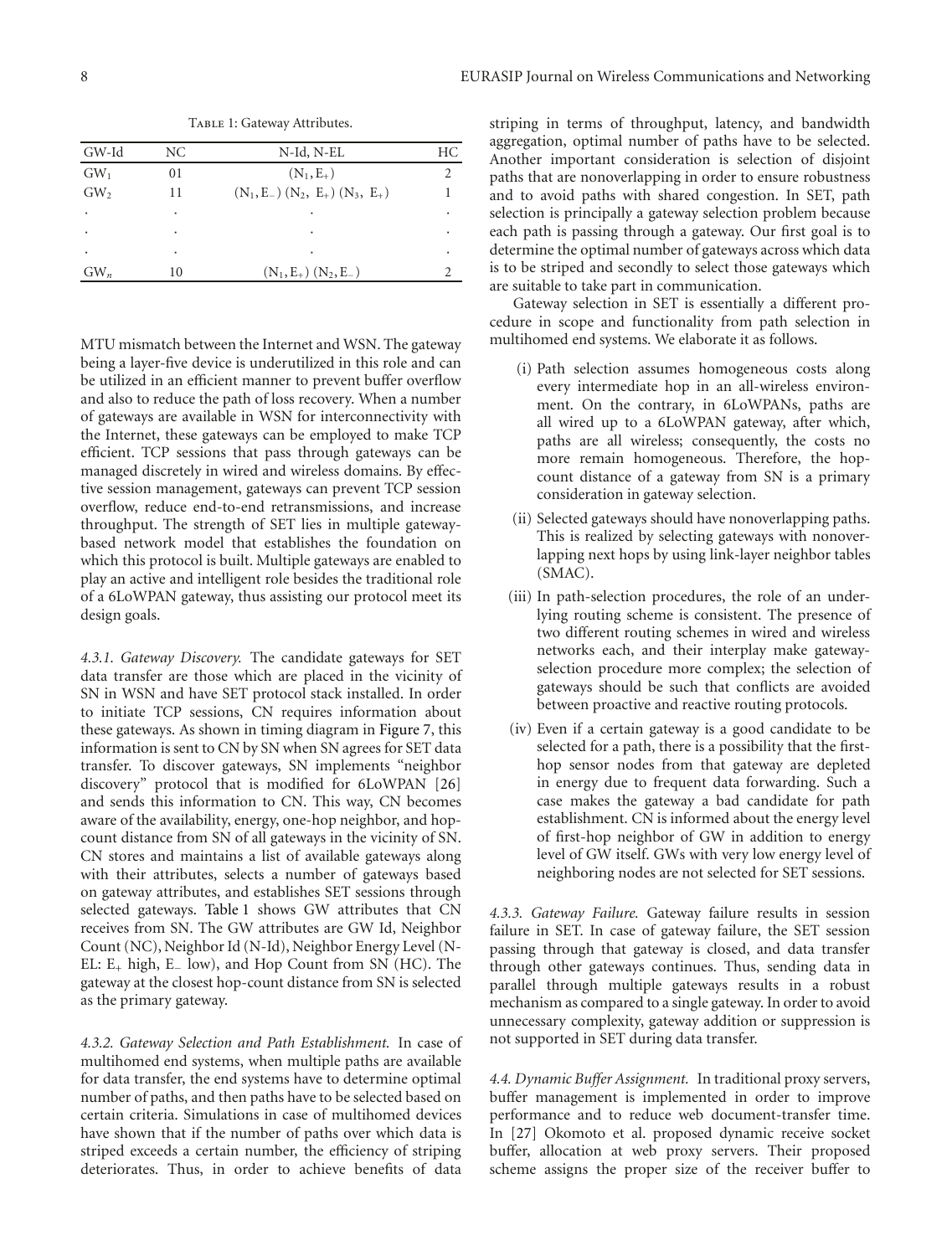each TCP connection which downloads the original web document from distant web server via web proxy server. In their work, a larger size of receiver socket buffer is assigned for a TCP connection with larger link bandwidth and vice versa. In [28], a link-quality-estimated TCP for WSNs is presented. In their scheme, link characteristics such as variable link rate and bursty transmission error are used as TCP congestion window-determining factors. Likewise, in sensor nodes, SET needs to efficiently utilize receiver buffer across multiple parallel TCP sessions. Since the buffer space at the receiver has to be shared amongst a certain number of TCP sessions in parallel; therefore, it is not feasible to waste buffer space for bad paths. Similarly, it would be more feasible to allocate increased buffer for good paths. This can be realized through dynamically increasing TCP sessions on good paths and decreasing ones on bad paths. In our paper, dynamic buffer management is accomplished as follows: SET proposes to formalize a relationship between Link Quality Indicator (LQI) and the receiver buffer such that receiver buffer is dynamically adjusted according to varying channel conditions. At session setup, SN assigns separate receiver buffers for each TM session. Initially, this buffer is the same for each session. However, later on, as network and channel conditions vary, SET dynamically adjusts a buffer for each TM session by measuring Link Quality Indicator (LQI) which in turn dictates receive window. If SET receives less data on a specific TM, that TM session is considered as low-quality session, and the receiver buffer is reduced for it. Similarly, the receiver buffer for a good quality TM session is increased. Based on wireless channel condition, such dynamic buffer assignment not only helps in efficient utilization of receiver buffer but also assists in data striping at the sender by reflecting the channel state of WSN through the gateway up to the correspondent node. Intelligent data striping explained in subsequent section stripes data at the sender based on the receive window advertized by SN (receiver) for each TM session. Consequently, if a TM session is through a bad quality path, advertized receive window for it is smaller, and hence less data is sent on this path and vice versa.

*4.5. Intelligent Data Striping.* As discussed in [18], multihomed network devices are those that have multiple IP addresses. Routers are always multihomed by necessity; however, multihomed end systems is a new concept with a goal to optimally utilize the availability of multiple networks. Advantages of parallel data transfer through multiple available interfaces such as retained connectivity amidst links failures and optimal usage of link bandwidths can best be achieved through an effective data-striping mechanism. Data striping is essentially a scheduling problem in which data is striped and assigned to more than one interface such that data aggregation at the receiver should be simpler and correct, and the overall gain of sending out through multiple interfaces should be justifiably large. As an important design constraint, since the packets sent on a higher-latency path usually take much longer to reach the destination as compared to packets sent on lower-latency paths, and that data has to be arranged in order at the receiver, striping should be implemented in a *path-aware* manner. In some data-striping works, existing scheduling techniques have been used and supported, while in others, new-tailored scheduling mechanisms have been proposed. In [24], Cheung et al. present striping delay-sensitive packets over multiple burst-loss channels with random delays.

In SET, data is striped across multiple parallel paths through gateways (instead of end-to-end parallel paths in multihomed devices). It is effectively the same scheduling problem, but the path awareness gets trickier because the perpath behavior is actually dependent upon the behavior of the gateway, status of the wireless set of links along a particular path, and the availability of resources at the destination node. SET achieves this through Striping Engine (SE) in SM module at the session layer of CN which stripes data to respective TMs of every TCP flow on the basis of transport layer behavior for each underlying TCP flow. SM receives application data to be sent into a single sender buffer. SE infers and uses TCP information at transport layer as in congestion window and receive window to determine the amount of data to be striped for each TCP session. SE uses packetization function such as de-queue that operates for array elements, say bytes. SE simply maps min(congestion window, receive window) in terms of number of array elements to be dequeued.

*4.6. Flow Control.* In order to prevent buffer overflow at SN, there is a need to reflect the constraints of wireless network to the wired network so that the CN adjusts its sending rate according to the constraints of SN. At connection setup, SM at SN assigns separate buffer for each TM session. Initially, this buffer is the same for each session. Later on, SM dynamically adjusts the buffer for each session by measuring LQI (as seen in Section 4.4). SM calculates the buffer for each TCP connection from GW to SN and sends this information to GWs that adjust their sending rate accordingly. This way, GW buffer receive window for TCP connections between CN to GWs dynamically inferred based on wireless paths LQI from GWs to SN. We propose that a GW on the receiving buffer advertisement from SN not only adjusts its sending rate but also advertises its buffer to CN based on this information. The buffer advertised by GW to CN is computed essentially through the buffer advertisement by SN to GW and is calculated in terms of link MTU.

SET flow control is implemented as follows. Each GW on receiving receive window (rwnd) advertised by SN advertises the same rwnd to CN. This way, SN buffer constraints are reflected back at CN. However, rwnd is advertised in terms of MSS which is based on link MTU of the wireless. Since MTU size is different for both wired and wireless networks, there is a subsequent need to relay rwnd to CN in terms of MSS calculated through wired link MTU. This task is accomplished by GW. SM at GW translates rwnd advertised by SN in terms of MSS measured through wired link MTU and advertises this rwnd to CN. As a specific example, consider rwnd which is advertised by SN in terms of 127 bytes MTU for WSNs. GW translates this in terms of Ethernet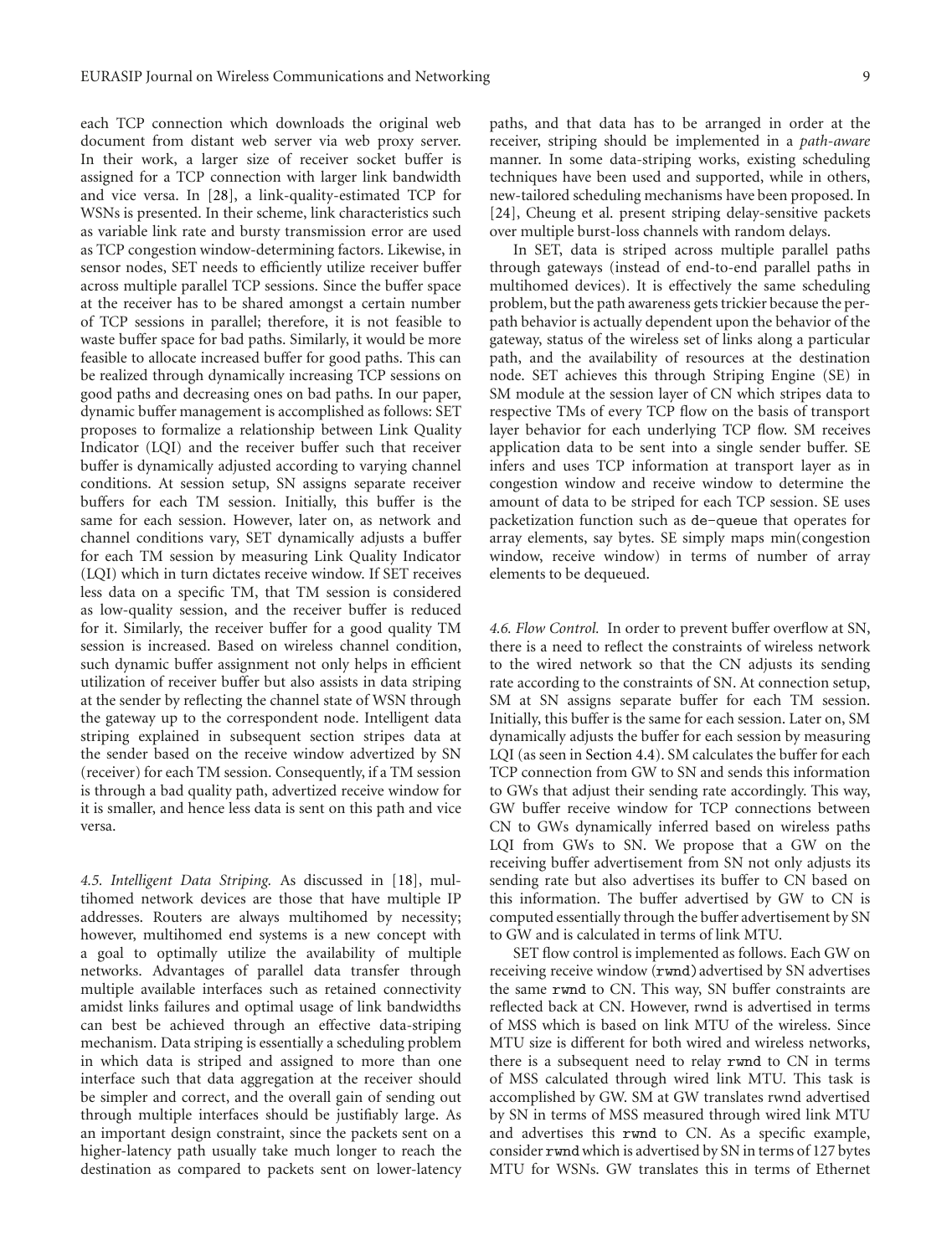MTU of 1296 bytes. MSS translation from wireless into wired takes place as follows: rwnd advertised by  $SN = x * 127$  bytes. r wnd advertised by GW =  $y * 1296$  bytes. Since these rwnd have to be the same; therefore,  $y * 1296$  bytes =  $x * 127$  bytes, which means  $y = (x * 127)/1296$  bytes, is advertised to CN by GW.

*4.7. Congestion Control.* We support independent congestion control for each TM session. A single congestion window for all sessions can result in reducing the aggregate throughput even lesser than throughput of a single session. This can happen if one of the sessions experiences severe congestion and reduces the single global congestion window although other sessions could have offered high throughput. This would result in underutilized multiple sessions which harms the basic advantage of multiple parallel sessions.

#### **5. Mathematical Analysis**

In this section, we develop a simple mathematical model for SET and derive expressions for latency of connection establishment and latency of data transfer. We further extend our model to include the effect of background traffic on SET performance. The analysis provides an insight into SET behavior and helps in appreciating the effectiveness of parallel data transfer as compared to single end-to-end TCP or single split-TCP connection. Our model can be extended to include the effects of losses, which is the focus of our ongoing research. For the scope of this paper, we consider the impact of losses in connection establishment, and our data transfer analysis is limited to lossless scenario. Our model draw on concepts introduced in [11, 12, 29–31] as needed. A list of used notations is given in List of Notations.

*5.1. Network Model and Assumptions.* The analysis in Sections 5.2 and 5.3 is based on network model shown in Figure 9. The CN (sender) is in the Internet, and the SN (receiver) is in WSN. There are "*n*" gateways across which "*n*" split-TCP connections are established. Each split-TCP connection has the first TCP connection in wired network (CN-GW) and the second TCP connection in wireless network (GW-SN). The two parts of each split connection are totally separate TCP connections. Both wired and wireless networks may comprise a number of intermediate routers and links; yet, for simplicity we abstract these into single wired and single wireless links with respective round-triptimes. The presence of multiple links (hops) in wireless can be conveniently simplified into a single wireless link because the presence of multiple hops has an aggregated effect on TCP end-to-end delay. The application of interest is code update as a file transfer activity from CN to SN.

We make the following assumptions for our analysis.

- (1) The connection establishment time is not negligible.
- (2) The amount of data that the sender can transmit is limited by network congestion and the receiver buffer size.
- (3) The protocol header overheads are negligible and therefore ignored.
- (4) The file to be transferred is large and consists of an integer number of segments of size MSS (maximum segment size) both in wired and wireless domains. Due to fragmentation, if the last chunk of data does not result into complete MSS, then padding would be employed.
- (5) Although TCP Reno is implemented as congestioncontrol algorithm, SET can be equally applied for other variants of TCP.
- (6) The receiver implements delayed ACKs and sends ACK for "*s*" number of segments.
- (7) The MSS is  $S_1$  in wired network and  $S_2$  in wireless network such that  $S_1 > S_2$ ; therefore, the file to be transferred contains  $M_1 = O/S_1$  segments of maximum segment size in wired network and  $M_2$  = *O/S*<sup>2</sup> segments of maximum segment size in wireless network such that  $M_2 > M_1$ .
- (8) Processing delays include fragmentation and reassembly delays.
- (9) Processing delay at gateways is nonnegligible as the file is fragmented to be sent through different TCP flows.

*5.2. Latency of SET Connection Establishment.* Latency of connection establishment in SET comprises wired and wireless TCP connections. Referring to Figure 7, in wired TCP connection, CN performs an active opener by sending a SYN segment. The GW performs passive opener when it receives SYN segment; it replies with an SYN segment of its own as well as an ACK for the active opener's SYN. CN confirms TCP connection establishment by sending an ACK, along with this ACK, it sends SETSYN. During this handshake process, if ACK is not received within timeout, SYN is retransmitted, and timeout is doubled. We represent SYN/ACK timeout interval for wired TCP connection as *t*1. In the presence of losses, CN transmits its SYN  $a \geq 0$  times unsuccessfully, until  $(a + 1)$ th SYN is successfully received at the GW. The GW sends SYN/ACK  $b \ge 0$  times unsuccessfully until  $(b+1)$ th SYN/ACK is successfully received. Finally, ACK (+SETSYN) is sent to GW. If it gets lost, it is retransmitted  $c \geq 0$  times. After this, ACK is received, and wired TCP connection is considered to be established. The latency *L*<sup>1</sup> for this "three-way handshake" is given by

$$
L_1 = \frac{3RTT_1}{2} + \sum_{k=0}^{a-1} 2^k \cdot t_1 + \sum_{k=0}^{b-1} 2^k \cdot t_1 + \sum_{k=0}^{c-1} 2^k \cdot t_1. \tag{1}
$$

Equation (1) shows that in the absence of losses, latency of wired TCP connection establishment is  $RTT_1 + RTT_1/2 =$ 3RTT<sub>1</sub>/2. For inclusion, the effect of, the second, third, and forth terms on the right side of (1) are added to indicate the number of times connection-establishment segments are retransmitted before successful delivery, as discussed previously.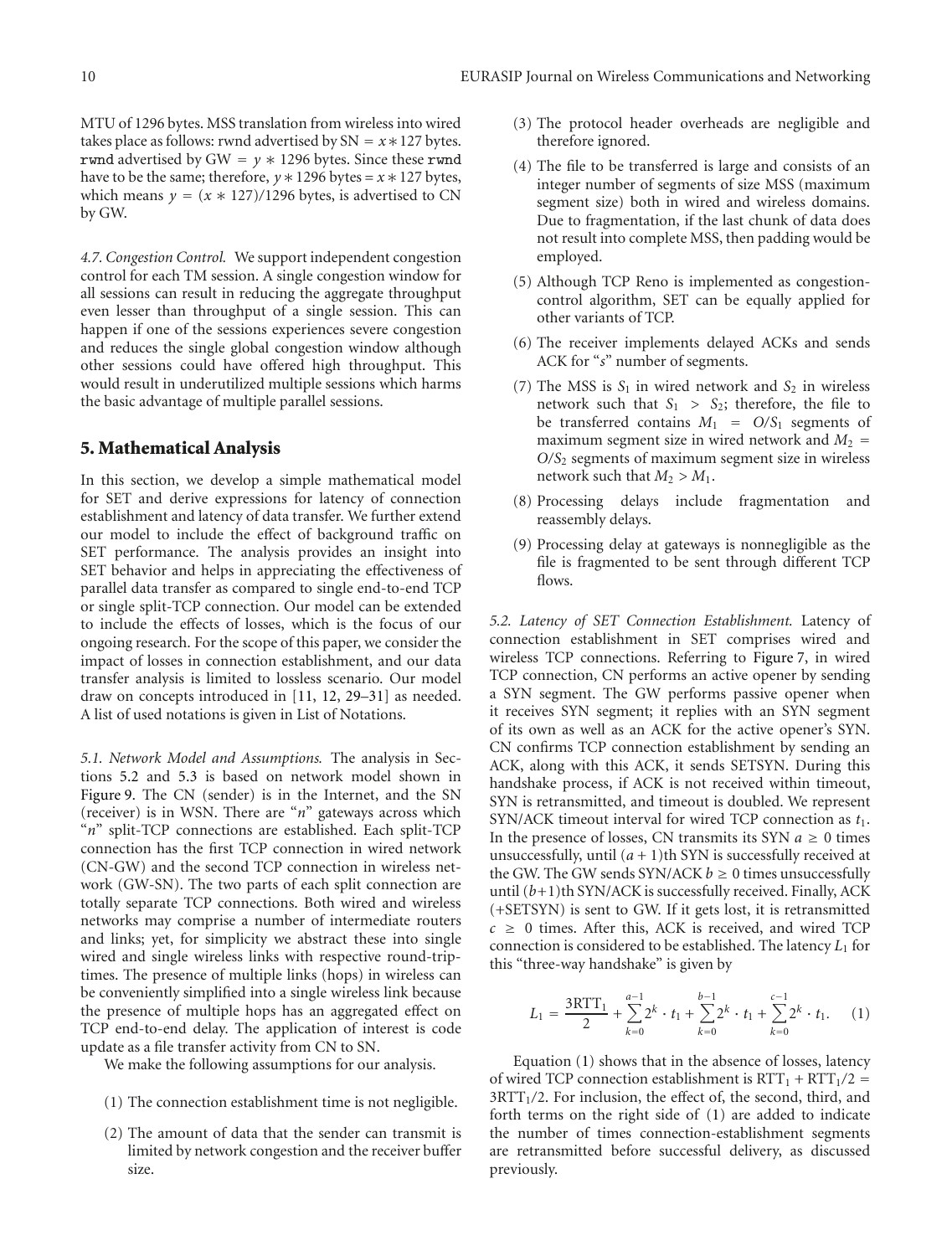At this time, first part of TM session that is wired TCP is complete. Now, we consider the second part of TM session, that is, wireless TCP. When GW receives SETSYN along with the last TCP ACK from CN, it performs a "three-way handshake" with SN, which is modeled in a similar manner and the latency of wireless TCP connection establishment from GW to SN is given by  $(2)$ , where  $t_2$ is SYN/ACK timeout interval in wireless TCP connection, before connection establishment segment is retransmitted in case it gets lost

$$
L_2 = \frac{3RTT_2}{2} + \sum_{k=0}^{d-1} 2^k \cdot t_2 + \sum_{k=0}^{e-1} 2^k \cdot t_2 + \sum_{k=0}^{f-1} 2^k \cdot t_2.
$$
 (2)

Equation (2) represents the latency of TCP connection establishment in wireless network. The terms on the right side of (2) have similar meaning as in (1), the difference being wireless TCP connection instead of wired.

For TM session to be complete, SETACK is sent from GW to CN after open-wait state delay equal to  $RTT<sub>2</sub>$ . As shown in Figure 7, SETSYN is sent from CN to GW along with last ACK of TCP connection; therefore, we do not indicate latency for SETSYN explicitly. It is included in latency for transmitting the last ACK of wired TCP connection. Latency for SETACK contributes to TM session establishment, and we represent it as follows. The latency for SETACK in the presence of losses is given as

$$
\frac{\text{RTT}_1}{2} + \sum_{k=0}^{g-1} 2^k \cdot t_{\text{SET}}.\tag{3}
$$

In (3),  $t_{\text{SET}}$  is timeout interval for SETSYN, and " $g$ " is the number of times SETACK is retransmitted before being delivered. Equation (3) shows that in the absence of losses, latency for transmitting SETACK is RTT<sub>1</sub>/2.

The total latency for SET connection establishment through GW<sub>1</sub> (TM<sub>1</sub> session) is given represented as

$$
L_{CE}(g_1) = L_1 + L_2 + \frac{\text{RTT}_1}{2} + \sum_{k=0}^{g-1} 2^k \cdot t_{\text{SET}},
$$
 (4)

$$
L_{\text{CE}}(g_1) = 2\text{RTT}_1 + \frac{5\text{RTT}_2}{2} + \sum_{k=0}^{a-1} 2^k \cdot t_1 + \sum_{k=0}^{b-1} 2^k \cdot t_1
$$

$$
+\sum_{k=0}^{c-1} 2^{k} \cdot t_{1} + \sum_{k=0}^{d-1} 2^{k} \cdot t_{2} + \sum_{k=0}^{e-1} 2^{k} \cdot t_{2}
$$
 (5)

$$
+\sum_{k=0}^{j-1} 2^k \cdot t_2 + \sum_{k=0}^{g-1} 2^k \cdot t_{\text{SET}}.
$$

Equation (5) shows that in the absence of losses, the latency for first TM session is  $RTT_1 + RTT_1/2 + RTT_2 +$ 

 $RTT_2/2 + RTT_2$  (open wait) +  $RTT_1/2$  equal to  $2RTT_1 + 5RTT_2/2$ . This latency includes the latency of the first TCP connection establishment, the latency of the second TCP connection establishment, and open-wait state for the last ACK of the second TCP connection to reach SN before SETACK is sent to CN plus latency of transmitting SETACK.

It must be mentioned here that although remaining SET connections (TM sessions) are established sequentially, file transfer begins as soon as the first SET connection through GW1 is complete. We proceed to find latency of data transfer in the next subsection.

*5.3. Latency of SET Data Transfer.* In SET, the file to be transferred (comprising of *M*1segments based on wired link MTU) is striped into an integer number of segments. Let the number of segments sent to  $GW_1, GW_2, \ldots, GW_n$  over wired TCP be  $m_{1a}, m_{1b}, \ldots, m_{1i}$  such that  $M_1 = \sum_{i=1}^{n} m_{1i}$ . The number of segments sent to SN over wireless TCP from each GW GW<sub>1</sub>, GW<sub>2</sub>, ..., GW<sub>n</sub> are  $m_{2a}$ ,  $m_{2b}$ , ...,  $m_{2i}$  such that  $m_{2i} > m_{1i}$  which shows that for each TCP flow (CN-GW-SN), the number of segments to be transmitted over wireless link are more as compared to the number of segments to be transmitted over wired link due to fragmentation at each gateway. File transfer through first gateway begins immediately after the first SET connection is established, and  $m_{1a}$  segments of data are sent to  $GW_1$  over this path. When  $GW<sub>1</sub>$  receives segments from CN, it fragments each segment into smaller-sized segments based on WSN MTU and sends these small segments to SN. Thus, each segment sent from CN to GW is relayed from GW to SN as a number of segments (approximately 16 segments in IEEE802.15.4 network for one segment from Ethernet).

The latency of  $m_{1a}$  segments transfer through  $GW_1$  is contributed by the latency of transmission from  $CN$  to  $GW<sub>1</sub>$ and the latency of transmission from  $GW<sub>1</sub>$  to SN. We derive expression for this latency as follows. Let  $W_0$  be the initial window size, let  $W_{\text{sst}}$  be the slow start threshold, and let  $W_{\text{max}}$ be the maximum window size for both TCP connections of a single SET path. As discussed in [11], the latency of data transfer through  $GW<sub>1</sub>$  comprises the delay for the first packet to reach  $GW<sub>1</sub>$ , total transmission time at  $GW<sub>1</sub>$ , stall time, the last packet to reach SN, and processing delay at SN.

At the gateway, the number of windows needed to transfer data  $(m_{1a}$  segments) is calculated by extending methods presented in [11, 12]. Assuming  $r = 1 + 1/s$ as the rate of growth of congestion window in slow-start phase,  $W_0$  as the initial window size, let  $W_{\text{sst}}$  be reached during the  $(K<sub>S</sub> + 1)$ th window. Similarly, let  $K<sub>M</sub>$  be such that maximum window size is achieved during the  $(K_M + 1)$ th window. All subsequent windows have the same size of  $W_{\text{max}}$ . Let  $B_1$  and  $B_2$  be the available buffer sizes at CN and SN such that  $B_1 \gg B_2$ , let  $S_g$  be the total number of sessions through gateways, and let *F* be the segment out-of-order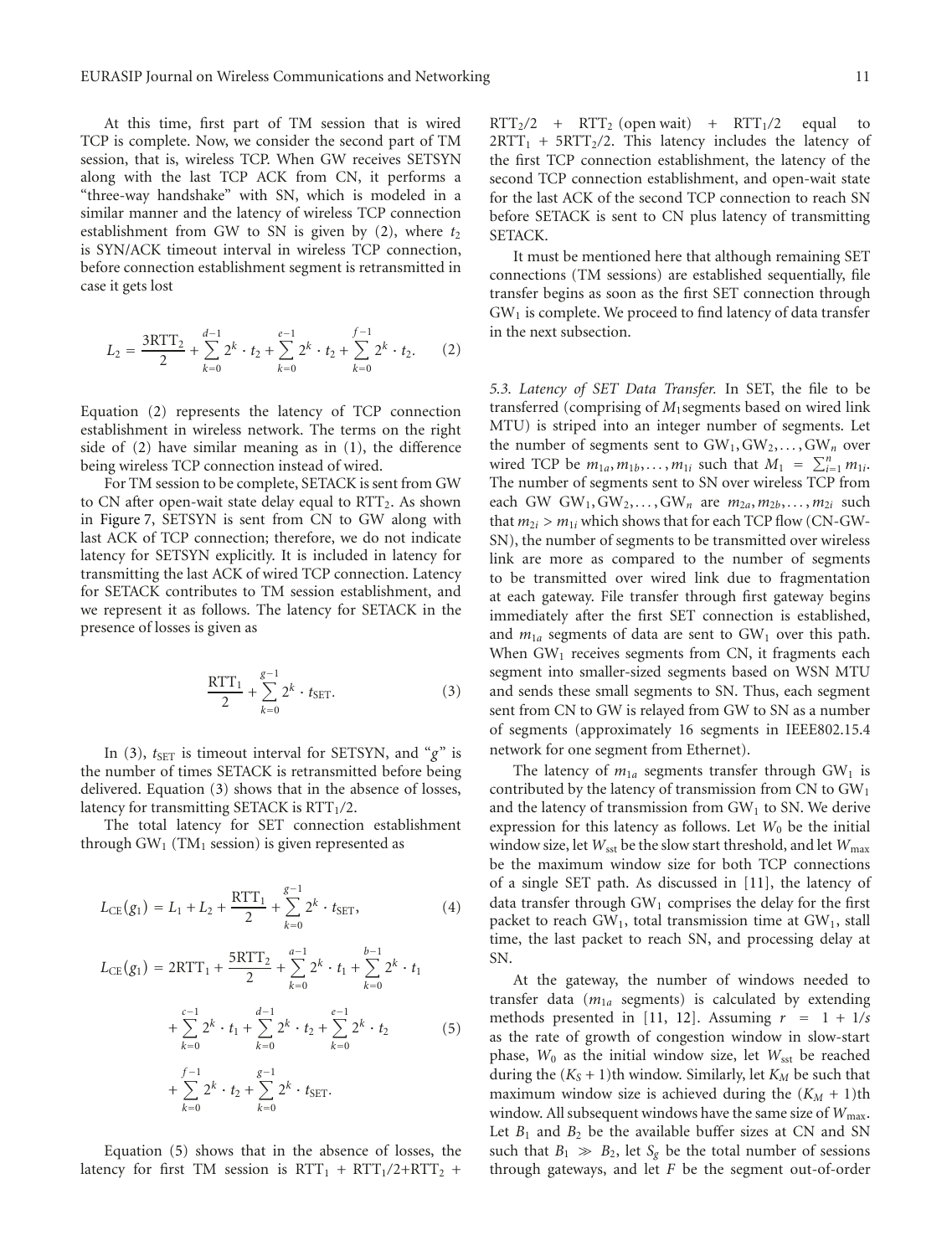factor at SN, where  $0 \leq F \leq 1$ . The number of windows needed to transfer striped data comprising  $m_{1a}$  segments, through first SET path at CN, is denoted by  $K_1$  and given as follows:

$$
K_{1} = \begin{cases} \min\left\{k : \sum_{i=1}^{k} \min(W_{0}r^{i-1}, W_{\text{receive}}) \geq M_{1a}\right\} & \text{if } k \leq K_{S}, \\ \min\left\{k : \sum_{i=1}^{K_{S}} \min(W_{0}r^{i-1}, W_{\text{receive}}) + \sum_{i=K_{S}+1}^{k} \min(W_{\text{sst}} + \frac{i-K_{S}-1}{s}, W_{\text{receive}}) \geq M_{1a}\right\} & \text{if } K_{S} < k \leq K_{M}, \\ \min\left\{k : \sum_{i=1}^{K_{S}} \min(W_{0}r^{i-1}, W_{\text{receive}}) + \sum_{i=K_{S}+1}^{K_{M}} \min(W_{\text{sst}} + \frac{i-K_{S}-1}{s}, W_{\text{receive}}) \right\} & \text{if } K_{M} < k, \\ + \sum_{i=K_{M}+1}^{k} \min(W_{\text{max}}, W_{\text{receive}}) \geq M_{1a} & \text{if } K_{M} < k, \end{cases}
$$
\n
$$
(6)
$$

where *W*<sub>receive</sub> is the receive window advertized by SN to GW1, which is in turn advertized to CN. In the above expression, the effect of both congestion window and receive window is incorporated. If data transfer is completed during slow-start phase, congestion window evolves according to the first expression of above equation; if data transfer is completed during congestion avoidance phase, congestion window evolves according to the second expression, and all subsequent windows are of size *W*max. In all three cases, every window size is the minimum of congestion window and receive window, W<sub>receive</sub> is a function of initial buffer size at the receiver, and the number of TCP flows "*n*", which in turn impact buffer occupancy and the segment out-of-order factor *F*. The expression for *W*<sub>receive</sub> is  $B_2/n(1 + F)$ .  $m_{1a}$  segments are fragmented into  $m_{2a}$ segments and sent over wireless TCP to SN. The number of windows  $K_2$  needed to transfer  $m_{2a}$  segments is given below.

$$
K_{2} = \begin{cases} \min\left\{k : \sum_{i=1}^{k} \min(W_{0}r^{i-1}, W_{\text{receive}}) \geq M_{2a}\right\} & \text{if } k \leq K_{S}, \\ \min\left\{k : \sum_{i=1}^{K_{S}} \min(W_{0}r^{i-1}, W_{\text{receive}}) + \sum_{i=K_{S}+1}^{k} \min(W_{sst} + \frac{i-K_{S}-1}{s}, W_{\text{receive}}) \geq M_{2a}\right\} & \text{if } K_{S} < k \leq K_{M}, \\ \min\left\{k : \sum_{i=1}^{K_{S}} \min(W_{0}r^{i-1}, W_{\text{receive}}) + \sum_{i=K_{S}+1}^{K_{M}} \min(W_{sst} + \frac{i-K_{S}-1}{s}, W_{\text{receive}}) \right\} & \text{if } K_{M} < k. \end{cases} \tag{7}
$$

The transmission delay for  $k$ th window at  $GW<sub>1</sub>$  is a function of packet transmission time at  $GW<sub>1</sub>$ , given as

if  $k \leq K_S$ ,

 $T_{g_1}$ *, W*<sub>receive</sub>  $T_{g_1}$ 

if  $K_M < k$ .

if  $K_S < k \leq K_M$ ,

(8)

 $\left(\min(W_0 r^{k-1} T_{g_1}, W_{\text{receive}} T_{g_1}\right)$ 

 $\min \left[ \left( W_{\text{sst}} + \frac{k - S - 1}{s} \right) \right]$ 

 $\min\left(W_{\text{max}}T_{g_1},\,W_{\text{receive}}\,_{g_1}\right)$ 

*s*

 $t_k =$ 

 $\overline{a}$ 

⎪⎪⎪⎪⎪⎪⎪⎪⎪⎪⎪⎪⎪⎪⎪⎪⎩

For data transfer through GW<sub>1</sub>, the time for ACK to arrive at  $GW<sub>1</sub>$  is

$$
T_{g1ACK} = s \cdot T_{g1} + \frac{\text{RTT}_2}{2} + \frac{\text{RTT}_2}{2} = sT_{g1} + 2\text{RTT}_2. \tag{9}
$$

The total latency for transfer of 
$$
m_{1a}
$$
 segments through GW<sub>1</sub> is

$$
L_{\text{DT}}(g_1) = T_1 + \frac{\text{RTT}_1}{2} + T_{p1} + m_{1a} T_{g_1} + \sum_{k=1}^{K_2 - 1} \left[ T_{g_1 \text{ACK}} - t_k (T_{g_1}) \right]^+ + \frac{\text{RTT}_2}{2}.
$$
 (10)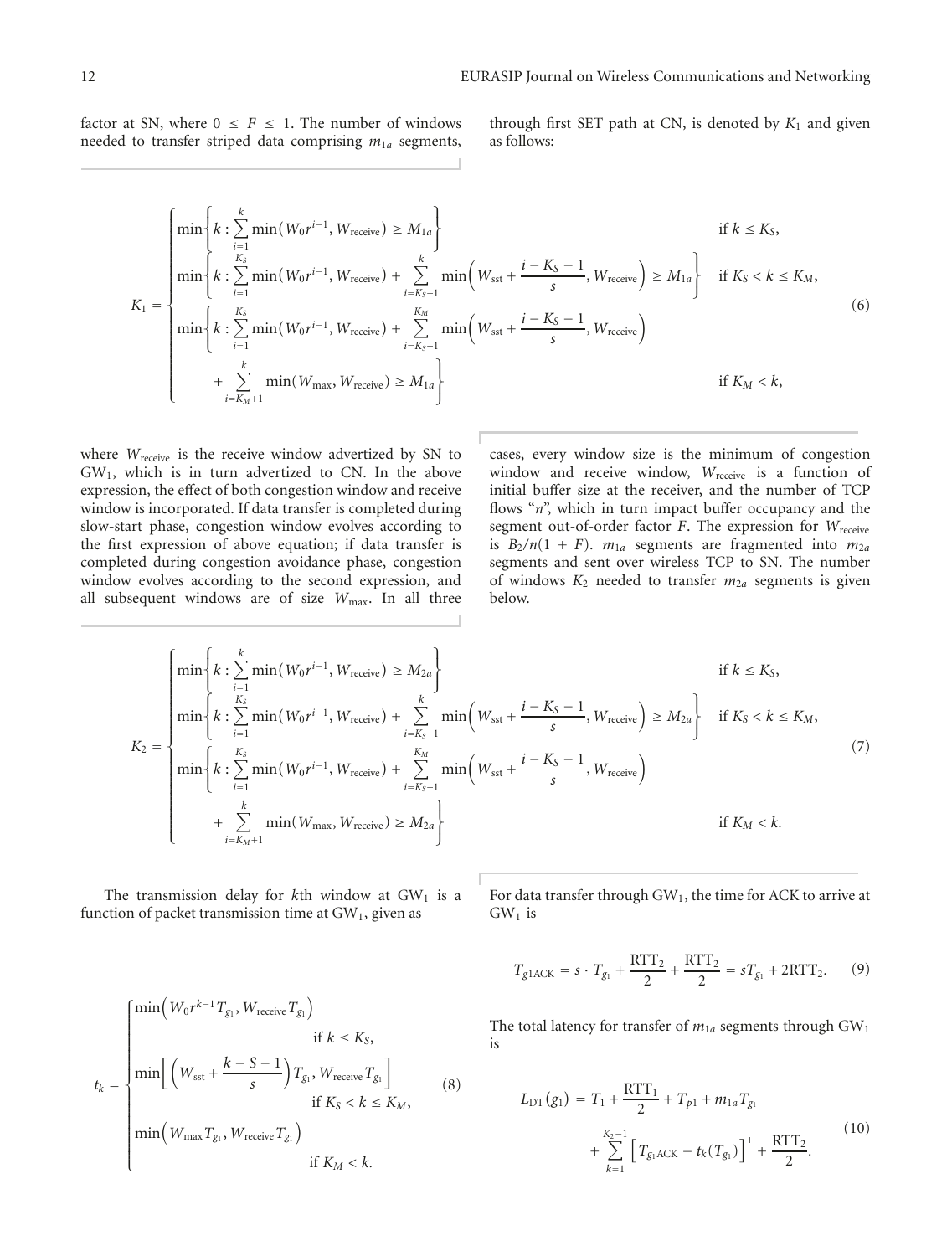Similarly, the latency of transfer of  $m_{2a}$  segments through  $GW<sub>2</sub>$  is

$$
L_{\text{DT}}(g_2) = T_1 + \frac{\text{RTT}_1}{2} + T_{p2} + m_{2a} \cdot T_{g_2} + \sum_{k=1}^{K_2 - 1} \left[ T_{g_2 \text{ACK}} - t_k \left( T_{g_2} \right) \right]^+ + \frac{\text{RTT}_2}{2}.
$$
 (11)

Total latency of SET data transfer of file (*M*<sup>1</sup> segments) through "*n*" gateways in parallel is dominated by the latency of segments transfer through the slowest gateway or longest path. As an extreme example incased, if oversimplified assumptions can be made on the unconstrained nature of gateways and an infinitesimally small striping delay, it may happen that the overall latency of data transfer for file of size *M*<sup>1</sup> segments is reduced approximately "*n*" times as compared to latency of data transfer through a single end-toend TCP path or a single split-TCP path. Generally; however,

$$
L_{(M_1 \text{segments})} = L_{\text{CE}(g_1)} + \max (L_{\text{DT}(g_1)}, L_{\text{DT}(g_2)}, \dots, L_{\text{DT}(g_n)}).
$$
\n(12)

*5.4. Effect of Background Traffic on Latency of Data Transfer.* In the last subsection, we modeled latency of data transfer for a single SET flow from CN to SN through *n* GWs. Internetto-WSN code updates normally take place from a single CN to a group of SNs; therefore, in this subsection, we model the impact which a number of parallel SET flows from CN to SNs have on a single SET flow. So far, we represented processing delay at *n*th GW as *Tpn* that accounts for the queuing delay and packet-service delay (header processing, error detection and correction, packet fragmentation, etc.). In this subsection, we break  $T_p$  up by extending the concepts in [31] and observe as to how it is affected by background traffic. First, we elaborate  $T_p$  for a single GW and a single flow; next, we discuss multiple flows through a single GW and finally multiple flows through multiple GWs.

We define "average queued time"  $(T_q)$  as the average time a packet waits in queue before being served by GW, "average service time"  $(T_s)$  as the average time in which GW serves a packet, and "mean processing time"  $(T_p)$  as the average time a packet spends at a GW, queued and being served, such that

$$
T_p = T_q + T_s. \tag{13}
$$

*Tq* can be determined by the time elapsed in the queue waiting to be served: the difference between the time a packet is presented to the server only after the packet preceding it is served by the server.

Another variable GW utilization (*ρ*) is defined here as the fraction of time that the GW is busy, measured over some interval of time. For a single GW, utilization is given as

$$
\rho = \lambda T_s,\tag{14}
$$

where  $\lambda = 1/T$  is the arrival rate of packets. Intuitively, it is understandable that if service rate of GW is less than the arrival rate of packets, that is,  $T_s < T$ , then GW utilization *ρ <* 1, and queue builds up at the GW as *Tp* increases. According to Little's formula, a total of  $\lambda T_q$  packets arrive in time  $T_q$  which gives total number of queued packets  $q = \lambda T_q$ . For a single GW that has a single TCP flow, the effect of increase in arrival rate of packets on  $T_p$  is as follows. Since  $\rho$  can never exceed beyond 1, the maximum *λ* that can be serviced by GW is limited by  $λ_{max} = 1/T_S$ . If *λ* further increases, packets are queued and the queue continues to increase till packets start to drop. We conclude that  $T_p$  increases due to increase in  $T_q$  when  $\lambda$  exceeds  $\lambda_{\text{max}}$ . Therefore,  $T_q$  turns out to the most important variable of interest affecting *Tp*.

We now consider a single GW with *N* number of TCP flows. For a single reference flow, *N-1* TCP flows contribute in formulating background traffic that has a detrimental effect on *Tp*. If packet arrival rates of *N* TCP flows are represented as  $\lambda_1, \lambda_2, \ldots, \lambda_N$ , aggregated packet arrival rate at GW cannot be represented as *Nλ* because each flow can have different packet arrival rate depending upon the state of congestion window. Some of the flows may be in slow-start phase while others can be in congestion avoidance phase. Therefore, aggregate packet arrival rate of all TCP flows is  $\lambda_1 + \lambda_2 + \cdots + \lambda_N$ . In this case, the number of packets in queue are  $q = T_q(\lambda_1 + \lambda_2 + \cdots + \lambda_N)$ ,

$$
T_q = \frac{q}{\lambda_1 + \lambda_2 + \dots + \lambda_N},
$$
  
\n
$$
T_p = \frac{q}{\lambda_1 + \lambda_2 + \dots + \lambda_N} + T_s,
$$
\n(15)

where  $q = q_1 + q_2 + q_3 + \cdots + q_N$ .

In the presence of *N* number of TCP flows, a single flow has to share queue with packets from *N* − 1 other flows. *Tp* for a single flow again depends upon *Tq*. However, in this case, queue will have packets from other flows too. A single flow experiences queuing delay  $T<sub>q</sub>$  that depends on the relative location of packet and the number of packets from other flows. The location of a flow's packet could be first, second, or even the last. The breakup of *q* packets among different flows is of no significance to a single flow. If  $\epsilon$  is the probability that a flow's packet will be readily served by GW, and  $(1 - \epsilon)$  is the probability that a flow's packet will not be readily served by GW. Then, the probability that the average queuing time is *τ* is

$$
P(T_q \le \tau) = \sum_{i=0}^{\tau} {q \choose i} \epsilon^i (1-\epsilon)^{q-i} \left(1 - e^{-t/T_q}\right), \qquad (16)
$$

where  $0 < i < N - 1$ .

We now discuss the case of *n* GWs and *N*TCP flows. Each GW now receives packets at a rate  $\lambda_i/n$ . The decrease in packets arrival rate results in a decrease in the number of packets that are queued at each GW. Since  $q = \lambda T_q$ , for *n* number of GWs  $q = \lambda T_q/n$ . This decrease in the number of queued packets at each GW results in less probability of delays exceeding *τ*. Thus, buffer overflow at a single GW is reduced if multiple GWs are used for data transfer.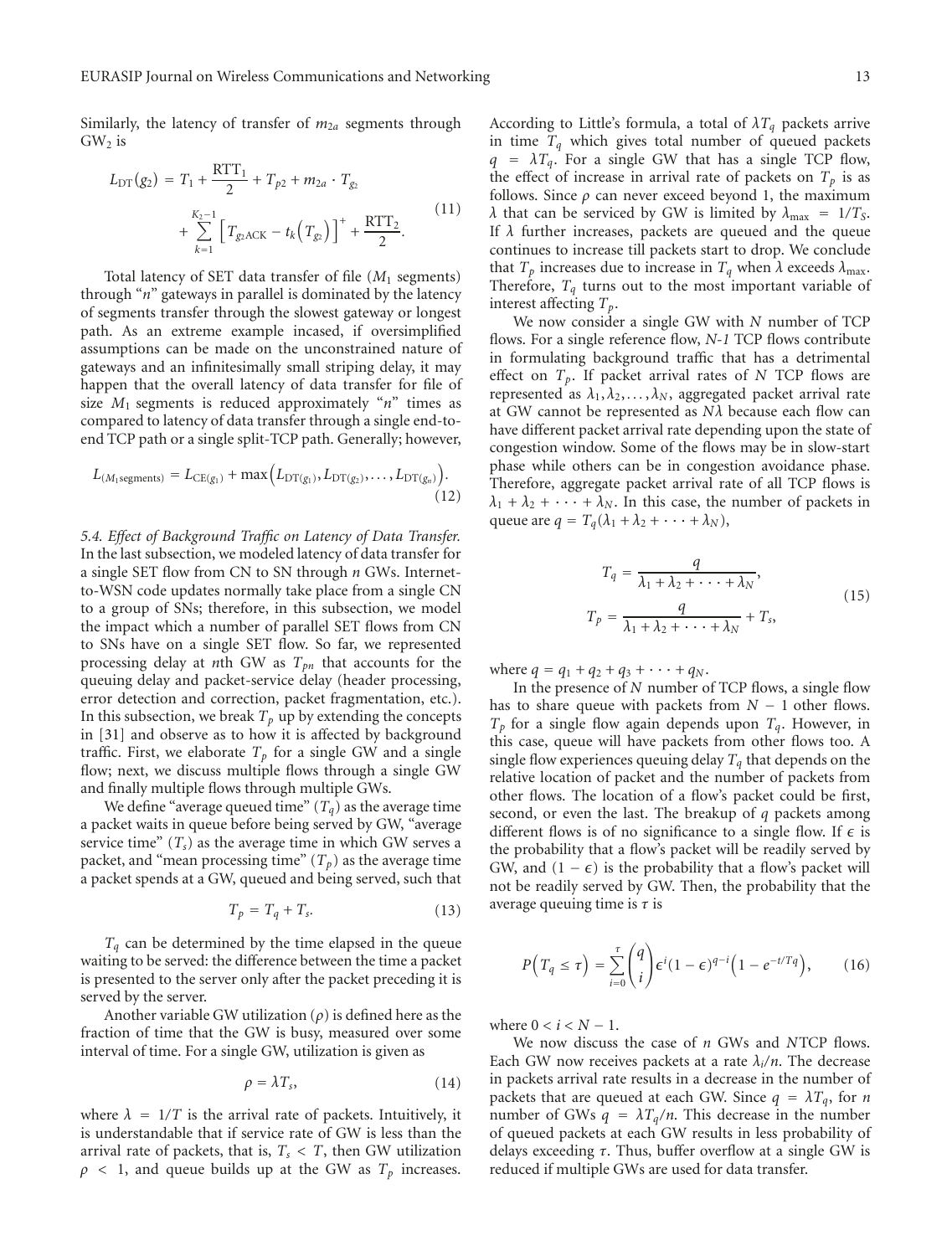

Figure 9: Network topology for ns2 simulations (Sections 6.1–6.3).



Figure 10: Effect of receiver buffer size on latency of file transfer for file sizes (a) 5 Kbytes, (b) 42 Kbytes, and (c) 129 Kbytes.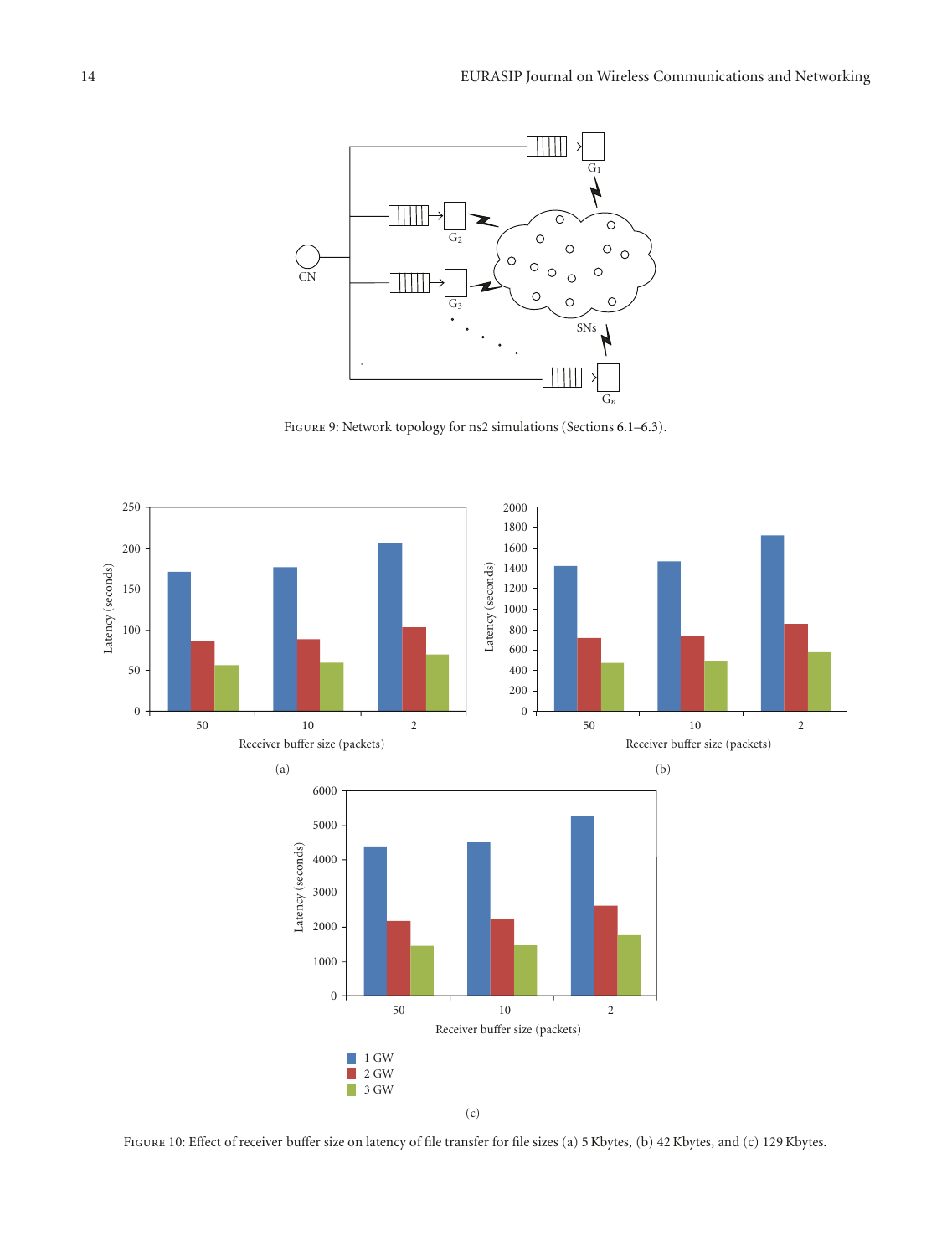

TABLE 2: File sizes in some WSN applications.

FIGURE 11: Effect of queuing delay on latency of file transfer (wired and wireless links bandwidths 100 Mbps and 256 kbps) for file sizes (a) 5 Kbytes, (b) 42 Kbytes, and (c) 129 Kbytes.

### **6. Performance Evaluation**

We carried out simulations in ns2 in order to evaluate SET performance. Table 2 shows typical file sizes used in code updates for some of the sensor network applications. We selected three different applications with small, medium, and large file sizes for our simulations, that is, 5, 42, and 129 Kbytes. WSN link bandwidths are typically 56 kbps, 128 kbps, or 256 kbps. In observing the effects of receiver buffer sizes and queuing delays, we set wired link bandwidth at 100 Mbps (normal link bandwidth in the Internet), and we set wireless link bandwidth at 256 kbps. While observing the effect of link bandwidths, we varied WSN link bandwidths and kept the Internet link bandwidth constant.

The split-TCP approaches in [7–10] simulate wiredcum-wireless networks and show considerable TCP performance gain when TCP connection is split into two separate TCP connections. One of these connections is in wired and other in wireless. In our simulations, we compared SET performance (multiple gateways) with a single split-TCP. The results we obtained are encouraging and in agreement with our assertion. We observed considerable reduction in latency of file transfer when SET is used. Figure 9 shows the network topology implemented in our simulations for Sections 6.1, 6.2, and 6.3. For clarity of understanding, an end-to-end path which is split into two TCP sessions (one in wired and the other in wireless network) is clearly shown in this figure. We emulated file transfer from sender (CN) in the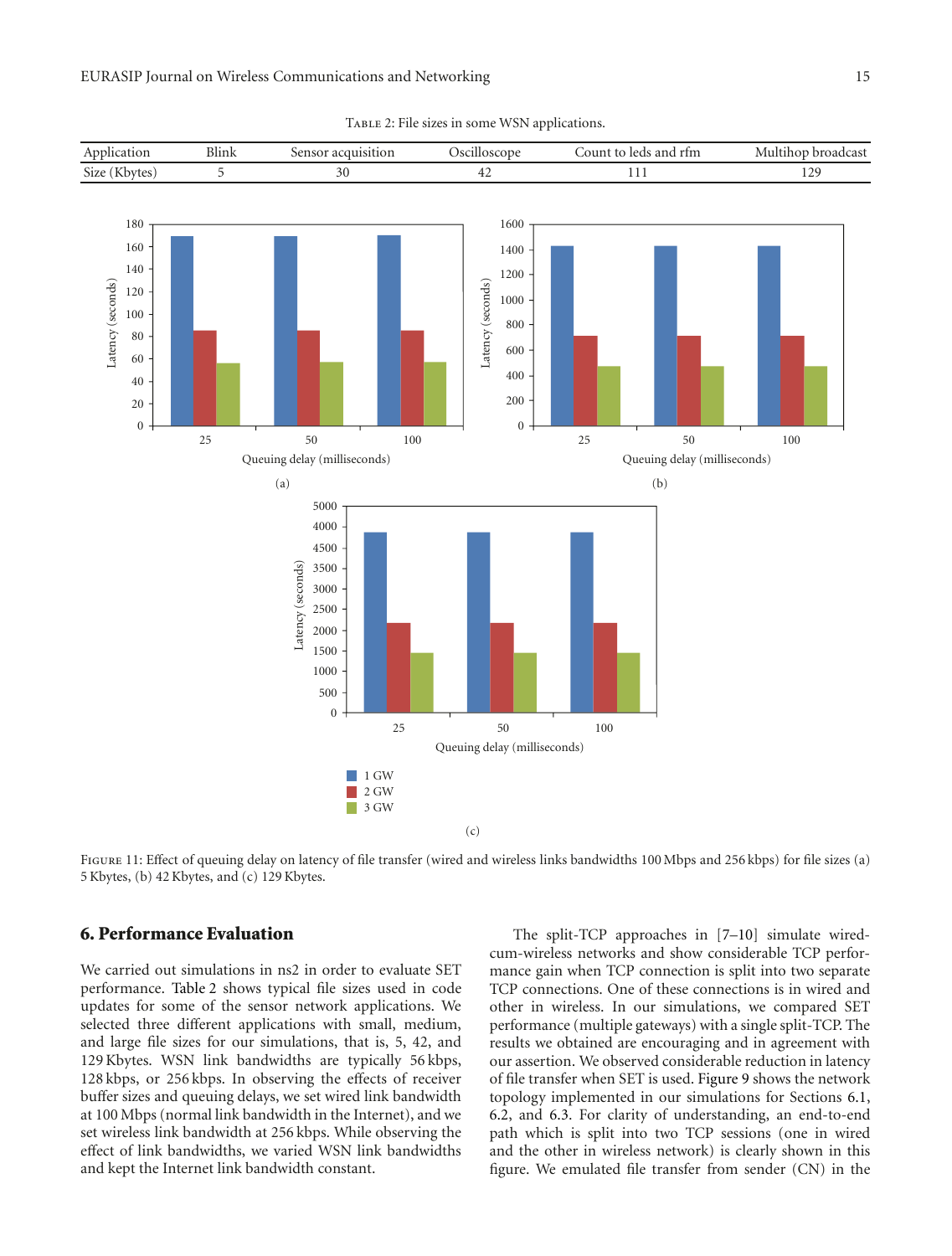

Figure 12: Effect of queuing delay on latency of file transfer (wired and wireless links bandwidths 100 Mbps and 1.2 Mbps) for file sizes (a) 5 Kbytes, (b) 42 Kbytes, and (c) 129 Kbytes.

Internet to receiver (SN) in WSN and measured latency of file transfer in various scenarios. In this topology, it is assumed that WSN is the bottleneck of the connection; therefore, we set bandwidths, delays, and buffer sizes so that the TCP connections in the Internet and in WSN are expected to observe. We evaluated SET performance by measuring latency of file transfer as a metric in our comparisons and observed the effects of varying (1) receiver buffer size, (2) queuing delay, and (3) wired and wireless link bandwidths. In Section 6.4, we simulate background traffic from CN to a number of SNs through GWs and observe the effect of this traffic on a single CN to SN SET data transfer. Finally, we evaluate SET performance for relatively complex wireless network topologies in Section 6.5.

*6.1. Effect of Receiver Buffer Size.* The latency of file transfer for various file sizes was observed by varying the receiver buffer at SN. We implemented topology of Figure 9 for a single gateway  $(GW_1)$  with split TCP sessions. We set wired link bandwidth to 100 Mbps and wireless link bandwidth

to 256 kbps. The queuing delays for wired and wireless networks were kept at 10 milliseconds and 25 milliseconds, respectively. The buffer size at GW is expected to be large as compared to SN. We set GW buffer size equal to 100 packets and varied SN buffer in different ratio as compared to GW buffer size. Initially, file size for WSN application was set to 5 Kbytes and latency of file transfer was observed. The latency was then observed for the same file size using SET that sent striped data through two and three gateways in parallel, respectively. As shown in Figure  $10(a)$ , it is observed that latency of file transfer was reduced considerably when more gateways were used. We increased SN buffer and observed latency. Figures 10(b) and 10(c) show SET performance comparisons with a single gateway for WSN applications with file sizes of 42 Kbytes and 129 Kbytes, respectively.

Parallelization seems to have maximum advantage when asymmetry between buffer sizes at GW and SN is low. Also interesting to note is the fact that when SN receiver buffer is multiple times small as compared to file size, the parallelization of TM sessions flows is not very effective.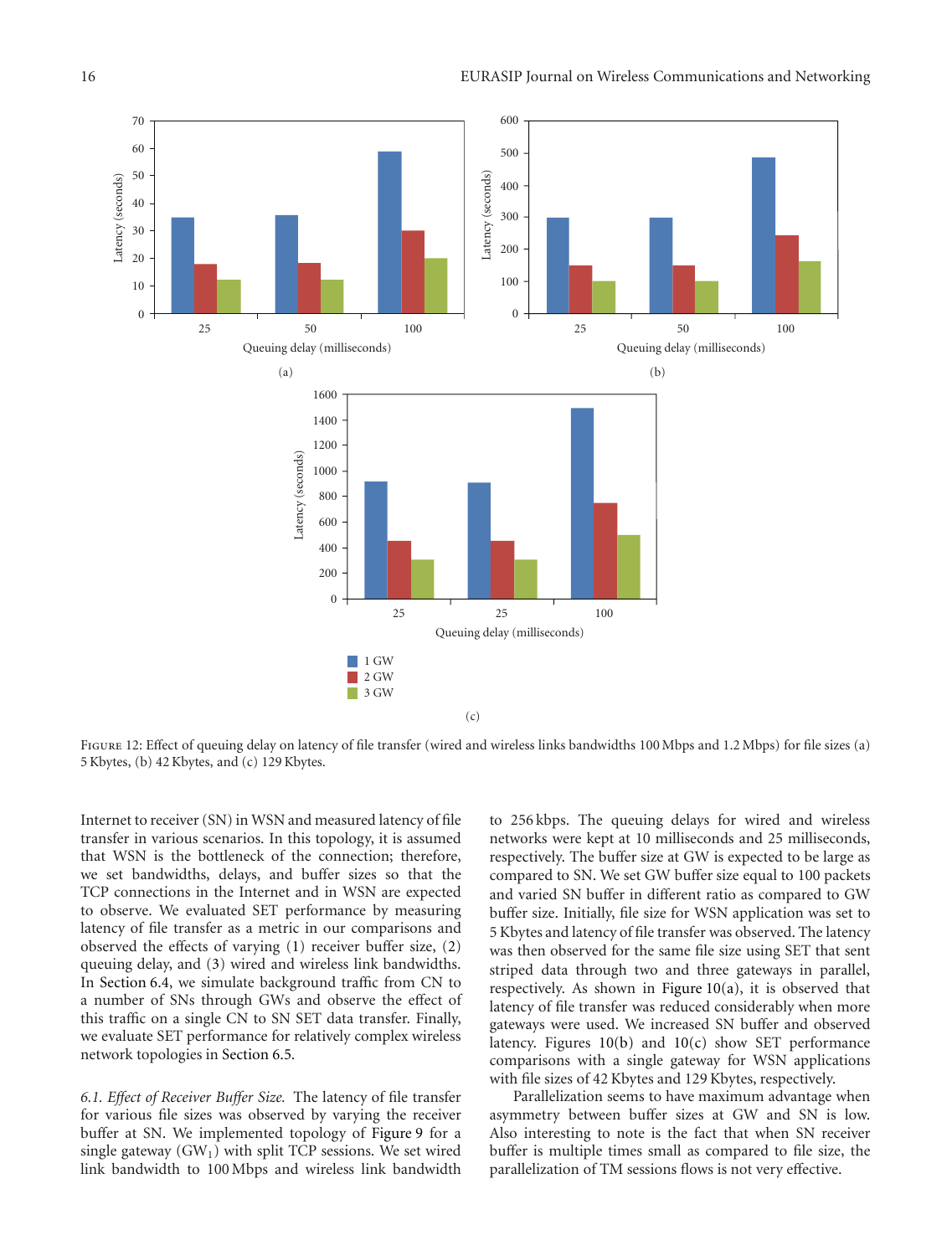

Figure 13: Effect of link bandwidths on latency of file transfer for file sizes (a) 5 Kbytes, (b) 42 Kbytes, and (c) 129 Kbytes.



Figure 14: Effect of background traffic for file sizes (a) 5 Kbytes and (b) 129 Kbytes.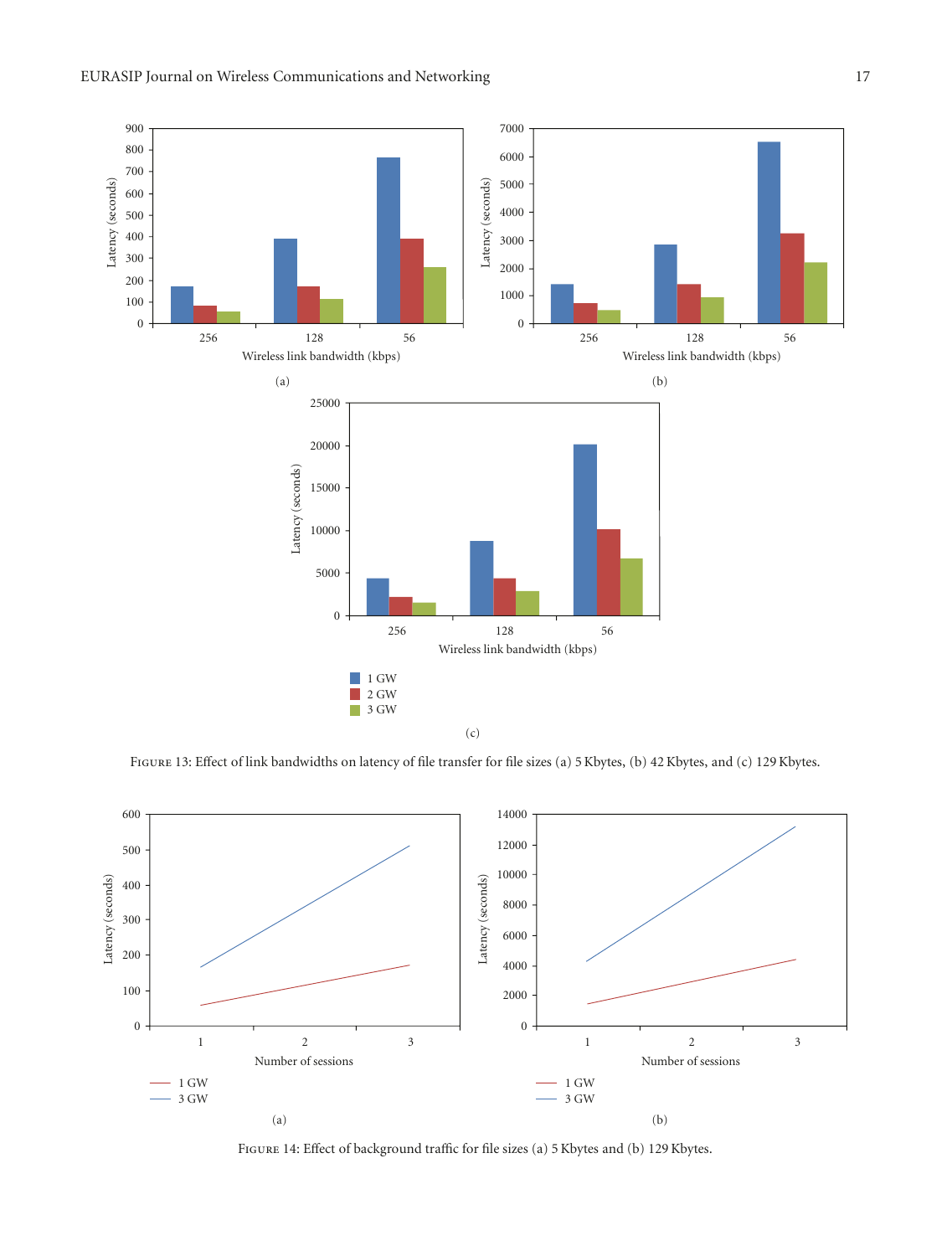

Figure 15: Effect of WSN topology changes.

*6.2. Effect of Queuing Delay in Wireless Link.* Figures 11 and 12 show the relationship between queuing delay and latency of file transfer. The queuing delays in wired and wireless networks are expected to be different; the queuing delay in WSN is expected to be more as compared to the Internet. In order to observe the effect of increased queuing delays in wireless network, we performed simulations with the following setup. We set bandwidth in wired link at 100 Mbps and in wireless link at 256 kbps. The buffer sizes at the GW and the SN were set equal to 640 Kbytes and 64 Kbytes respectively. The queuing delays in wireless network were varied, and observations were taken for different applications of file sizes, 5 Kbytes, 42 Kbytes, and 129 Kbytes. The results as shown in Figure 11 for different file sizes are in agreement with our expectation. The latency of file transfer is reduced for parallel data transfer through two and further reduced for three gateways as compared to a single gateway. We conclude that additional paths for data transfer provide improvement in performance when WSN is more congested.

The effect of queuing delay is more pronounced and clear when difference between link bandwidths in wired and wireless networks is not large. In order to highlight the actual effect of queuing delay, there is a need to mitigate the effect of bandwidth asymmetry, which we achieve by increasing the transmission bandwidth in wireless [30]. Therefore, we set link bandwidths at 100 Mbps and 1.2 Mbps and observed the effect of queuing delay. The results are shown in Figure 12.

*6.3. Effect of Bandwidth.* Bandwidths for wired and wireless links can vary in different proportions. Wireless networks, especially WSN, have low link bandwidths as compared to wired networks. In order to observe behavior of SET in case of different bandwidths in the two domains, we kept wired networks at 100 Mbps and varied WSN bandwidth as 56 kbps, 128 kbps, and 256 kbps. Although latency of file transfer was observed to be reduced when SET was implemented as expected; however, an interesting and positive observation enhanced performance gain from SET when the difference between link bandwidths in the two domains are more pronounced and file size is larger. The

observations were taken by varying file sizes in addition to link bandwidths. We performed simulations for applications with same file sizes as in previous sections. The results are shown in Figure 13.

*6.4. Effect of Background Traffic.* Generally, code updates in commercial applications of WSN are from CN to a group of SNs or all SNs in WSN comprising of a large number of nodes. During code updates in WSN, data traffic from WSN to the Internet is stopped; therefore, we do not consider the impact of WSN to the Internet traffic. For a single CN-SN session, the main contributing factor in background traffic is traffic from CN to other SNs in WSN through GW. Figure 14(a) shows background traffic effect for a file of size 5 Kbytes, and Figure 14(b) shows the same for a file of size 129 Kbytes.

In order to observe the effect of background traffic, first, we simulated data traffic from CN to multiple SNs through a single GW. We observed the effect of increasing other sessions one by one on a single session. This is shown by upper lines in Figures  $14(a)$  and  $14(b)$ . We then simulated multiple SET sessions from CN to a number of SNs (CN to  $SN_1$ ,  $SN_2$ , and  $SN_3$ , simultaneously) and observed the impact on a single SET session  $(CN \text{ to } SN_1)$ . This is shown by lower line in Figure 14. As expected, background traffic increases latency both in case of single TCP session as well SET sessions but a favorable observation is less severe impact of background traffic in case of SET sessions as compared to a single split sessions across a single GW. As shown in Figures 14(a) and 14(b) (upper lines), as the number of sessions passing through a GW increases, latency of code update for a single session increases linearly, but for SET sessions, as the number of sessions increases, as a result of traffic being directed through a number of GWs, latency of code update increases at a lower rate. As the number of sessions across GW increases to a larger number, latency is expected to increase multiple times at a faster rate for a single split session, while using an optimal number of GWs, SET is expected to keep latency within a reasonable limit in the presence of heavy background traffic.

*6.5. Effect of Network Topology.* In this subsection, we observed the effect of SN location within WSN on SET performance by gradually making the topology complex by increasing the number of hops in WSN. As far as the location of a sensor node is concerned, the effect of this location is expected to be more pronounced in case of a single session due to the relative location of gateway. If sensor node is located near gateway, the impact of number of hops would be negligible; a node can even be at a one-hop distance from gateway. But those nodes that are located at a larger distance from gateway would be affected badly. In SET, since every sensor node receives data from multiple randomly located gateways, some of the gateways would be near sensor node and some far. Therefore, the hop count distance effect is equally distributed among all nodes in WSN. Figure 15 shows the effect of SN location on CN-SN single session and on CN-SN SET sessions. The lower curve shows the impact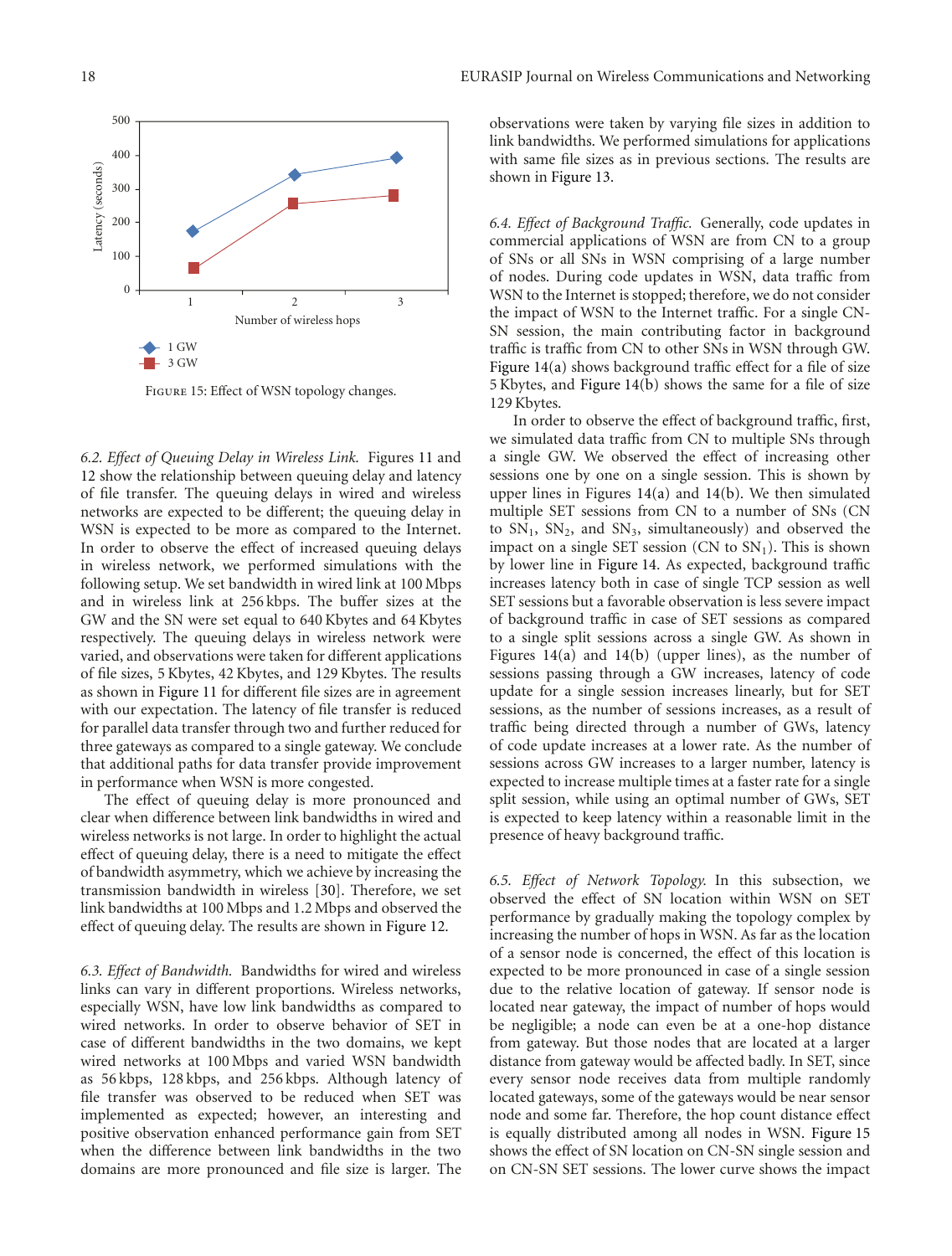of SN location when SET is used; here, we assume that SN is located at the same hop-count distance from all GWs. This will vary, and hence hop-count effect on latency would be better in SET than what is shown in Figure 15.

# **7. Conclusion**

In this paper we propose architecture for interconnectivity of the Internet and WSN such that parallel split-TCP sessions are established through multiple gateways. The data to be sent is striped across gateways in order to ensure efficient implementation of TCP in 6LoWPAN. Protocols proposed earlier for striping TCP across wired-wireless interconnectivity assume multihomed end hosts and are not adapted to 6LoWPAN. Although splitting TCP across gateway for interconnectivity of wired and wireless networks has shown considerable improvement in performance due to reduced loss recovery path, it has been observed that the gateway can become bottleneck due to congestion when supporting a large number of connections. In case of 6LoWPAN, the situation can further deteriorate due to fragmentation and reassembly implemented at the gateway to cater for MTU mismatch. We present architecture for TCP management in 6LoWPAN across a number of serving gateways connecting the Internet host and the sensor nodes. Through mathematical analysis and simulations in ns2, we prove that multiple split-TCP sessions managed in parallel reduces latency in bulk data transfer.

# **List of Notations**

| CN:              | Correspondent node (sender)                                                      |
|------------------|----------------------------------------------------------------------------------|
| $GW_n$ :         | nth gateway                                                                      |
| SN:              | Sensor node (receiver)                                                           |
| n:               | No. of gateways (or No. of TCP flows)                                            |
| S:               | No. of segments for which an ACK is                                              |
|                  | sent                                                                             |
|                  | $R_1$ , $R_{gn}$ , and $R_2$ : Transmission rates of CN, GWs, and SN             |
| О:               | File size in bits                                                                |
| $S_1, S_2$ :     | MSS for wired and wireless networks                                              |
| $M_1, M_2$ :     | File size (no. of segments) in two                                               |
|                  | networks                                                                         |
|                  | $T_1$ , $T_{gn}$ , and $T_2$ : Transmission delays for CN, GW <sub>n</sub> , and |
|                  | <b>SN</b>                                                                        |
| $RTT_1, RTT_2$ : | Round trip times (wired and wireless                                             |
|                  | network)                                                                         |
|                  | $P_1$ , $P_{gn}$ , and $P_2$ : Processing delay at CN, GWs, and SN               |
| $a$ :            | No. of SYN retransmissions (wired tcp)                                           |
| b:               | No. of SYN/ACK retransmissions                                                   |
|                  | (wired tcp)                                                                      |
| $\mathcal{C}$ :  | No. of ACK + SETSYN retransmissions                                              |
|                  | (wired tcp) segment initial seq. nos.                                            |
|                  | $CN \rightarrow GW_1$                                                            |
| $d$ :            | No. of SYN retransmissions (wireless                                             |
|                  | tcp)                                                                             |
| e:               | No. of SYN/ACK retransmissions                                                   |
|                  | (wireless tcp)                                                                   |
| $f$ :            | No. of ACK retransmissions (wireless                                             |
|                  | tcp)                                                                             |

| g:                     | No. of SETACK retransmissions                                  |
|------------------------|----------------------------------------------------------------|
| $L_1$ :                | Connection establishment latency                               |
|                        | (wired)                                                        |
| $L_2$ :                | Connection establishment latency                               |
|                        | (wireless)                                                     |
| $L_{CE}$ :             | Total connection establishment latency                         |
| $L_{\text{DT}}$ :      | Latency for data transfer                                      |
| $t_1$ :                | SYN/ACK timeout interval (wired)                               |
| $t_2$ :                | SYN/ACK timeout interval (wireless)                            |
| $t_{\text{SET}}$ :     | SETSYN/SETACK timeout interval                                 |
|                        | $m_{1a}, \ldots, m_{1i}$ : No. of segments sent to GWs from CN |
|                        | $m_{2a}, \ldots, m_{2i}$ : No. of segments sent from GWs to SN |
| $W_0$ :                | Initial window size                                            |
| $W_{\rm sst}$ :        | Slow start threshold                                           |
| $W_{\text{max}}$ :     | Maximum window size                                            |
| $K_S$ :                | No. of windows when $W_{sst}$ reached                          |
| $K_M$ :                | No. of windows when $W_{\text{max}}$ reached                   |
| $B_1, B_2$ :           | Available buffer at CN and at SN                               |
| F:                     | Segment out-of-order factor at SN                              |
| $K_1$ :                | No. of windows (data CN $\rightarrow$ GW <sub>1</sub> )        |
| $K_2$ :                | No. of windows (data GW <sub>1</sub> $\rightarrow$ SN)         |
| $W_{\text{receive}}$ : | Receive window advertized by SN                                |
| $t_k$ :                | Transmission delay for kth window                              |
| $T_p$ :                | Processing delay                                               |
| $T_q$ :                | Queuing delay                                                  |
| $T_s$ :                | GW service delay                                               |
| T:                     | Average time between packet arrivals                           |
| $\lambda_i$ :          | Packet arrival rate for <i>i</i> th path                       |
| $\rho$ :               | GW utilization                                                 |
| N:                     | No. of TCP flows                                               |

### **Acknowledgment**

This research has been supported by Omanchair IT Endowment Fund.

#### **References**

- [1] V. Tsetsos, G. Alyfantis, T. Hasiotis, O. Sekkas, and S. Hadjiefthymiades, "Commercial wireless sensor networks: technical and business issues," in *Proceedings of the 2nd Annual Conference on Wireless On-demand Network Systems and Services (WONS '05)*, pp. 166–173, Saint Moritz, Switzerland, January 2005.
- [2] Y. Yu, L. J. Rittle, V. Bhandari, and J. B. LeBrun, "Supporting concurrent applications in wireless sensor networks," in *Proceedings of the 4th International Conference on Embedded Networked Sensor Systems (SenSys '06)*, pp. 139–152, ACM Press, Boulder, Colo, USA, 2006.
- [3] L. J. Rittle, V. Vasudevan, N. Narasimhan, and C. Jia, "Muse: middleware for using sensors effectively," in *Proceedings of the International Conference on Networked Sensing Systems (INSS '05)*, May 2005.
- [4] R. Aguiar and D. Gomes, "Quasi-omniscient networks: scenarios on context capturing and new services through wireless sensor networks," *Wireless Personal Communications*, vol. 45, no. 4, pp. 497–509, 2008.
- [5] M. R. Butt, Q. Taj, S. Adnan, and A. H. Akbar, "SIPHON, a mechanism for code update on logical groups using multiple gateways," in *Proceedings of the 7th International Conference*